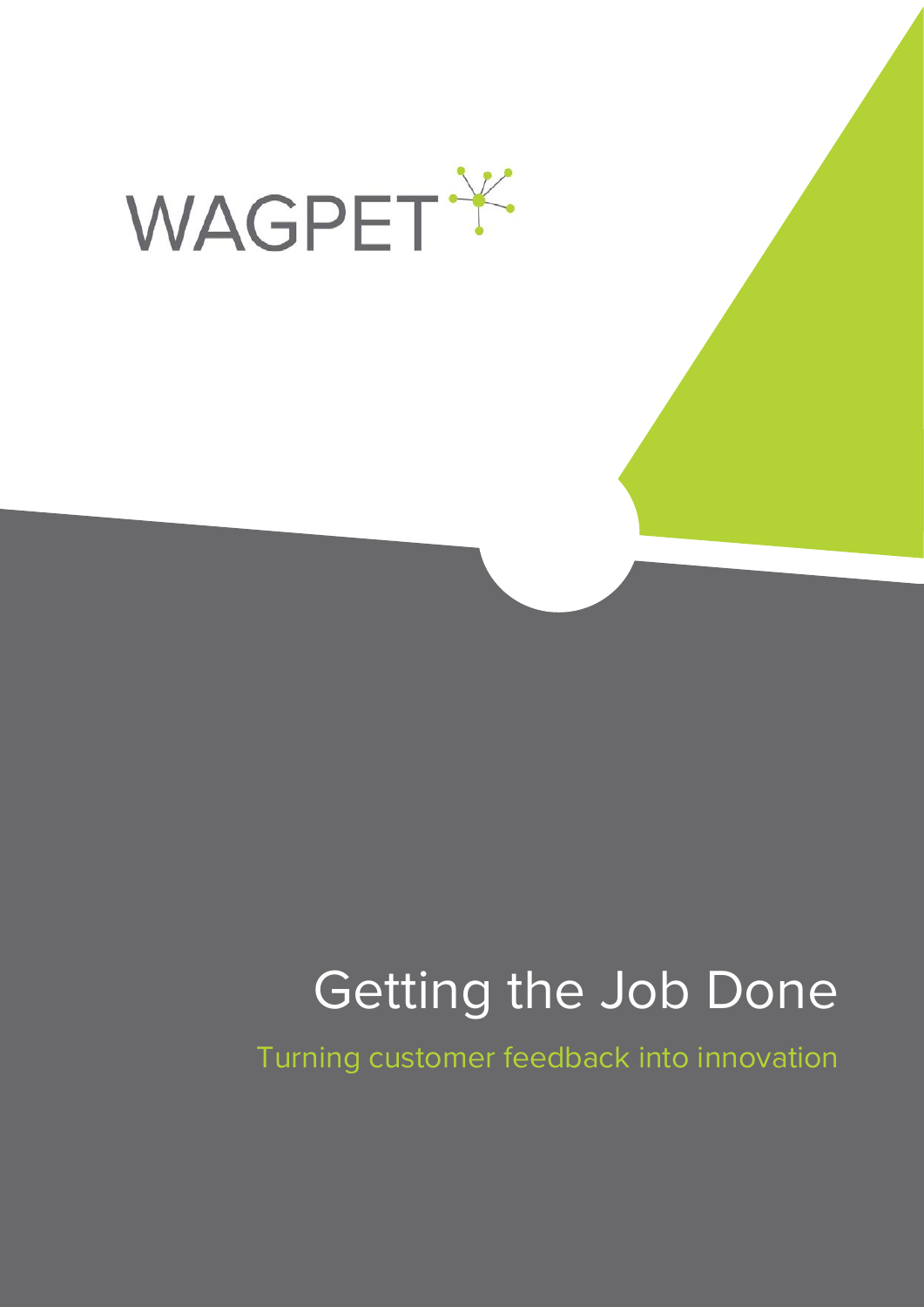## Getting the Job Done Turning customer feedback into innovation

Discussion Paper

#### Adjunct Professor Janice Bell

MBBS BA B Ed (Hons) Grad Dip Int Med Grad Cert CHM GAICD FCHSM FRACGP

### INTRODUCTION

During 2016, I had the opportunity to study a fascinating business strategy and innovation process that I have subsequently introduced into Western Australian General Practice Education and Training (WAGPET).

With so much going on in the health sector at both a Commonwealth and state level, it is critically important that service providers such as WAGPET provide the most cost effective and efficient service that fundamentally delivers what the community and our customers are looking for. The process we've introduced at WAGPET is called Outcome Driven Innovation (ODI), and it is specifically designed to assist organisations to meet those customer and performance objectives. ODI was developed in the late nineties and is still taught today in many of the leading business schools around the world.

The foundation of the ODI theory is that organisations should listen to what their customers are wanting rather than making assumptions when determining how to operate or innovate. Rather than focusing on product or service improvement, the ODI process takes the customer through the steps in a process ("jobs to be done") to determine how satisfied the customer is in completing that job. At times we don't know what jobs the customer is getting done by using our service, therefore our assumptions can be dangerously wrong.

Jobs that are found to have lower levels of customer satisfaction and higher levels of importance provide insight and opportunity for the service provider to improve or develop products and services based on meeting those customer needs gaps.

### EVIDENCE AND ANECDOTES

As a long-standing member of the Australian health community and working in a scientific evidencebased profession, I am often surprised at the anecdotes I hear on a routine basis that are used as evidence to make decisions. The temptation to act immediately on anecdotal information can be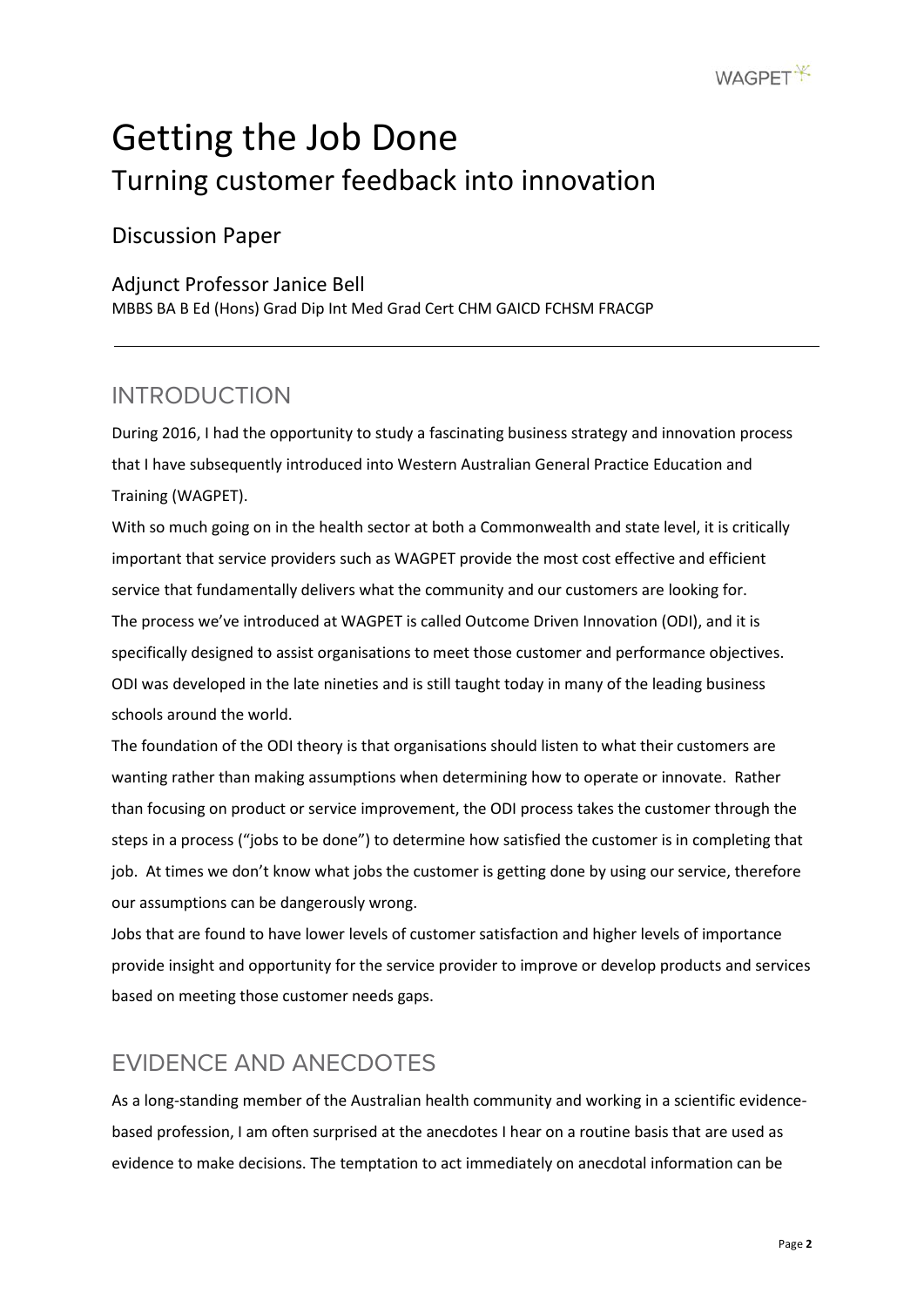often quite compelling, however I have learnt from experience that this is not usually the best course of action.

As compelling as these anecdotes are, they generally have very little worth as evidence and cannot be used to establish causal relationships for the whole population that they refer to (in many cases an anecdote has a sample size of n=1).

The Australian GP training program is a complex ecosystem, with multiple organisations and individuals involved who each have their roles and perspectives. GP supervisors are focused on providing top quality training and education and supporting their registrars. GP registrars are focused on becoming great GPs, looking after their patients and successfully navigating the AGPT program to fellowship. Practice managers want their practices to run as efficiently and competitively as possible and want to ensure they are employing registrars who are going to fit in well in that practice environment. WAGPET wants to provide the foundation for all of that essential work to happen, to make the process as easy, and dare I say it, enjoyable as possible.

It is critically important therefore that everything that WAGPET does is developed based on sound evidence rather than anecdote.

I'd like to share some of the common anecdotes that I hear regularly and the evidence uncovered through the ODI process in relation to those anecdotes that will be outlined in more detail further in this paper:

**Anecdote**: "There is no recognition of the training and support that goes into teaching third and fourth term registrars"

**Evidence**: In a multi choice response in our ODI survey, 46% of practice managers had no preference of registrar term level and a further 69% stated a preference for third and fourth term registrars. 56% of supervisors had no preference and a further 44% had a preference for third and fourth term registrars. This evidence would indicate a high degree of satisfaction with employing third and fourth term registrars under the current system.

Additionally, 93% of supervisors stated they provide two hours or less supervision and support per week to registrars in these term levels and 83% of registrars who were in or had completed the third and fourth terms said they received two hours or less supervision and support per week. The evidence suggests that the supervision and support requirement for registrars in the later terms is not onerous and these registrars are reasonably self-sufficient.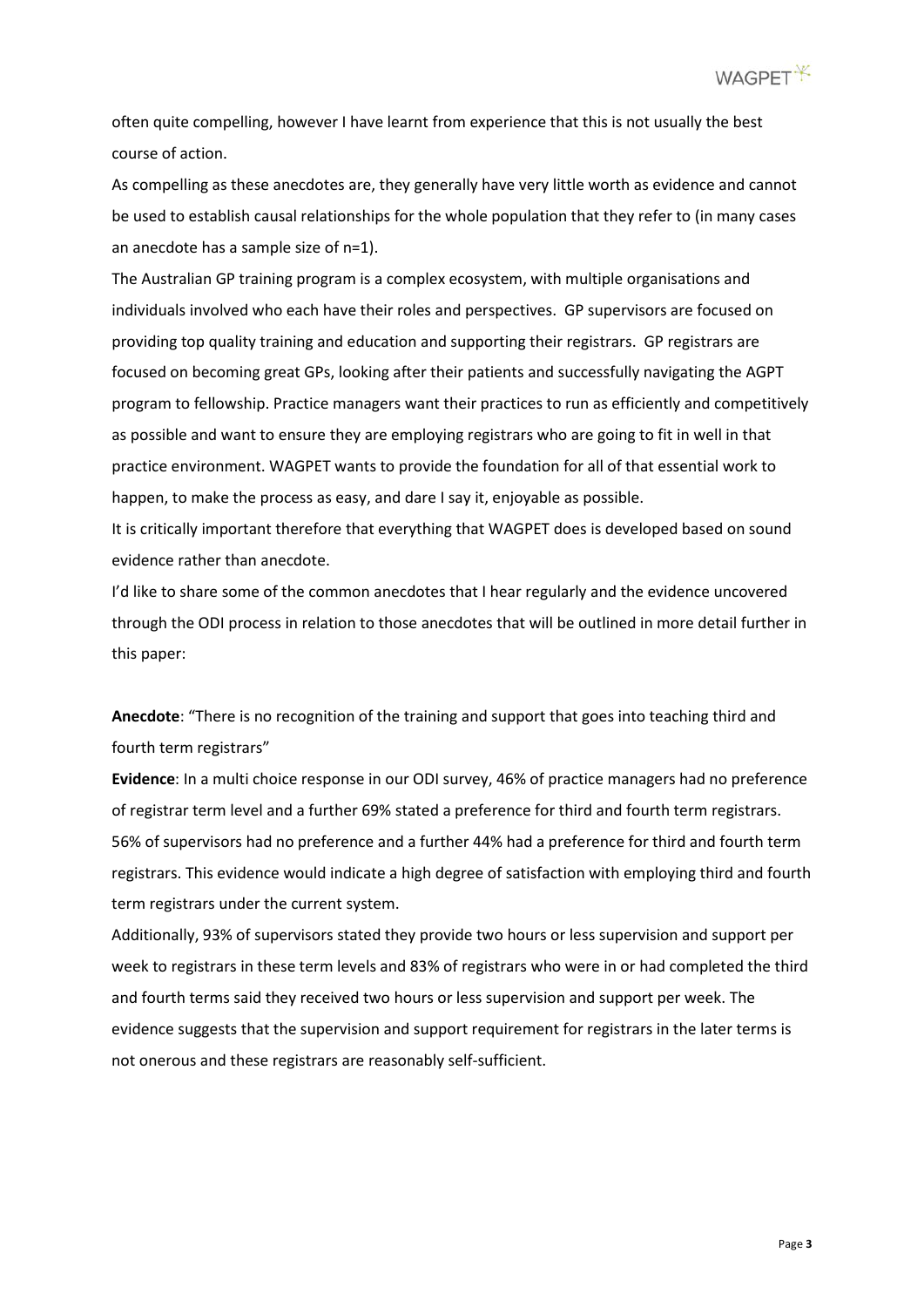

**Anecdote**: "The training practice and/or WAGPET are not doing enough to help me pass my exams" **Evidence**: 42% of registrars who had failed exams stated they did not do enough out-of-practice study. A further 32% said they failed for personal reasons. 54% of registrars who had failed the KFP exam had studied for less than 6 hours per week. 52% of registrars who had failed the AKT exam had studied for less than 6 hours per week. 83% of registrars said the most effective way to prepare for exams is in a study group with other registrars. The evidence suggests that there are a high number of registrars who are not taking personal responsibility to prepare adequately to pass their exams, and for those that do, the most effective means of preparation sits outside of the practice or WAGPET environment.

**Anecdote**: "Full time education for my part time registrar is difficult and an unreasonable workload" **Evidence**: The strongest motivator for choosing the GP profession is the flexible work environment with 83% of registrars citing this as a primary career driver. 54% of registrars stated caring for children was the main reason to choose part time, with a further 22% citing their desire to do part time as a result of family circumstances or personal health issues. 28% of all registrars (full and part time) stated that coping with workload was one of the most difficult aspects of commencing GP. With approximately 65% of WAGPET registrars being female and in the 34 to 38 year age range, the evidence supports the anecdote where many registrars have chosen a career path that they believe will suit their personal circumstances. While there are sound clinical arguments to support the case for all registrars particularly in the early terms to progress at the same rate in terms of clinical competence, there is an opportunity for WAGPET to review this area further in the interests of health and wellbeing and also to ensure we are not discouraging quality junior doctors coming into the training program.

### CUSTOMER ENGAGEMENT

Partnering with external ODI experts to execute the customer engagement process, WAGPET spent the second half of 2017 directly speaking to GP registrars, supervisors and practice managers who are involved in the Australian General Practice Training (AGPT) program. Participants in the AGPT program are some of the most surveyed individuals in this country and WAGPET was very conscious of not adding unnecessarily to this survey burden.

In contrast to conventional surveys where the questions are usually designed by the surveyor, the ODI process starts with a largely blank canvas. ODI participants are lead through each of the steps in the jobs they do and processes they follow and ODI lets them tell the story. The topics are not preconceived and the feedback received is what is important to that customer.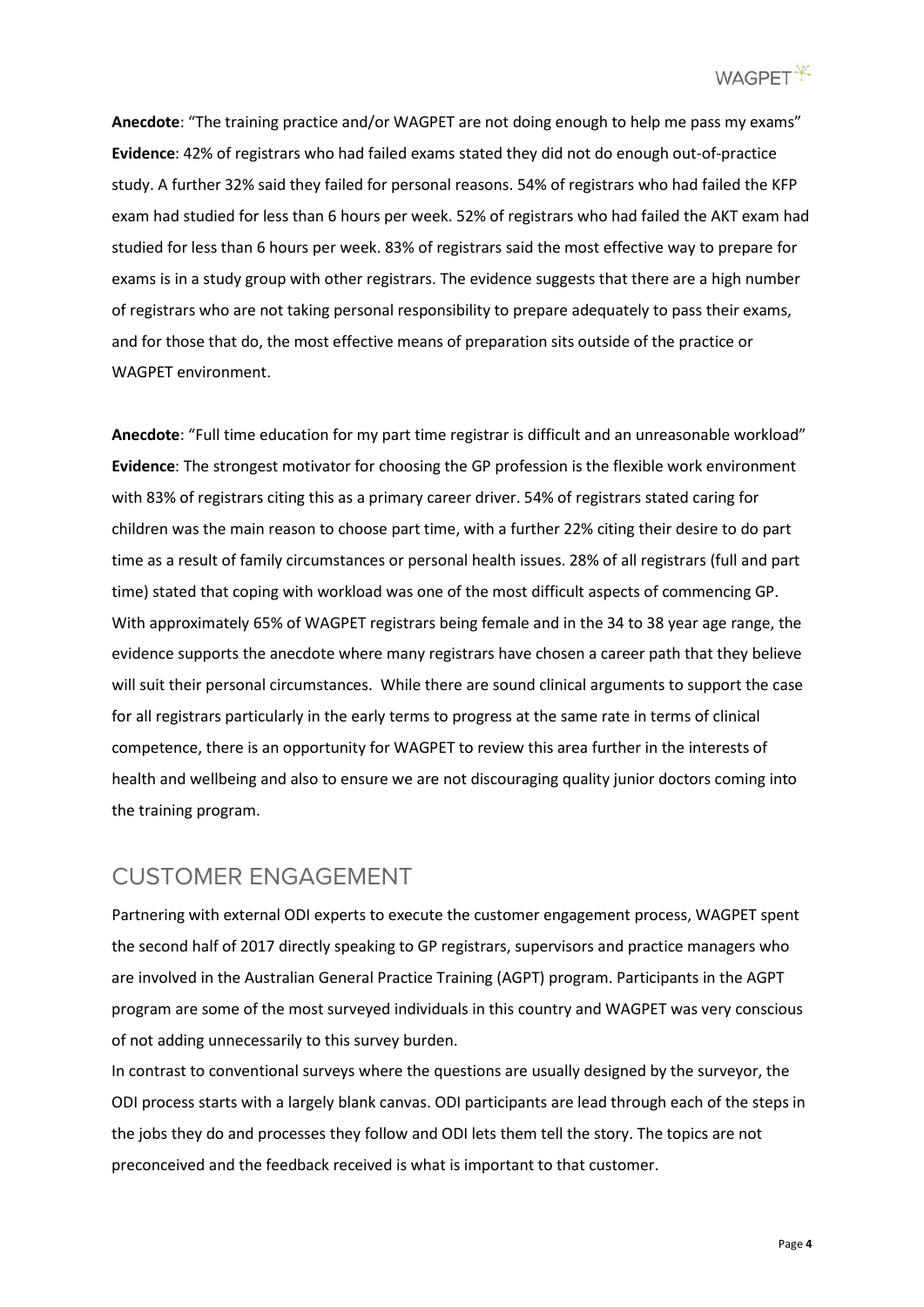The GP registrars, supervisors and practice managers that were involved in our initial focus groups routinely reported back about how pleased they were to have had the opportunity to provide detailed and meaningful feedback in this way and I am equally grateful for their participation.

### INITIAL FEEDBACK

WAGPET initially consulted with GP registrars, supervisors and practice managers in individual focus group sessions. The discussions were led by the ODI expert which enabled the participants at each session to open up and provide unfiltered feedback. While some key WAGPET staff were present, they were there only to observe and based on the responses at each session, it was clear all individuals were prepared and willing to fully participate.

As each of the participant groups were led through the journey of their own experience of the AGPT program, their key needs and issues were gathered.

This extensive feedback was collated and presented to the WAGPET executive and management teams to review, discuss and prioritise areas of focus based on customer need.

From that point, the ODI team compiled the top priority needs into three very specific and detailed surveys for each of the three customer groups. The intention of the surveys at this point was to test the importance and satisfaction of the needs identified by the focus groups with our full GP registrar, supervisor and practice manager cohorts. It is important to reiterate at this point, that the survey questions created were the direct result of the customer feedback gathered from the focus groups.

### BROADER ENGAGEMENT

Using the surveys developed, WAGPET staff trained in ODI surveying techniques spoke directly where possible to as many of the survey participants as possible, personally walking them through the surveys. Adopting this process significantly increased the quality of the data received and while the customer engagement is still ongoing, at the time of writing this paper there were more than 300 completed needs surveys.

All survey data has been compiled in our own instance of the interactive, web-based tool Tableau which enables us to interrogate the data in a variety of interactive ways.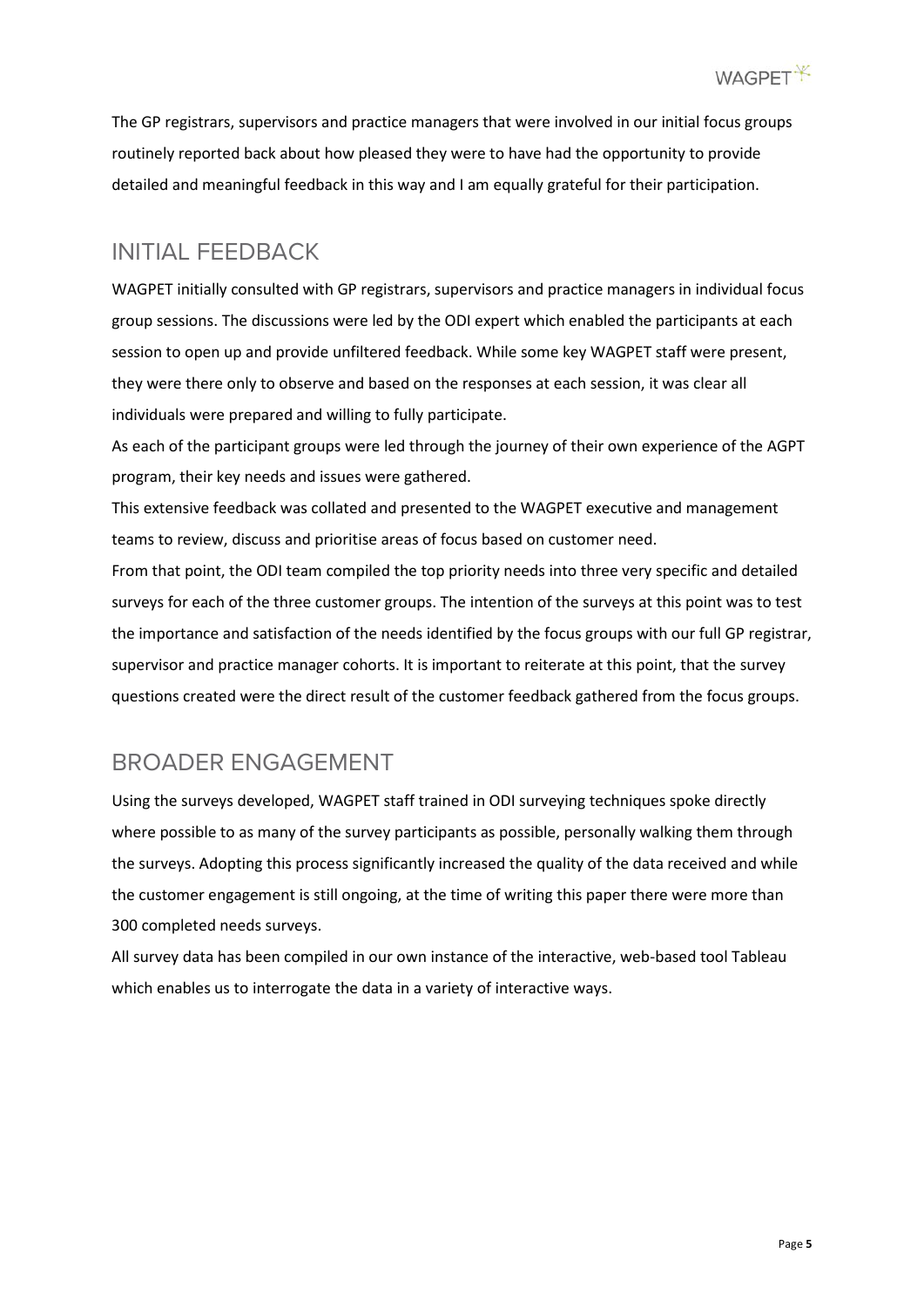### CUSTOMER REPRESENTATION

A targeted approach allowed us to secure representative survey samples across the broad range of participants in the AGPT program:

| Supervisors   | 5 years or more experience = 46%    |
|---------------|-------------------------------------|
|               | Less than 5 years' experience = 54% |
|               | FACCRM qualified = 5%               |
|               | FRACGP qualified = 98%              |
|               | Rural practice = 35%                |
|               | Metro = $65%$                       |
|               |                                     |
| GP registrars | Female = $65%$                      |
|               | Male = $35%$                        |
|               | <b>ACRRM curriculum = 5%</b>        |
|               | RACGP curriculum = 85%              |
|               | Dual ACRRM/FRACGP = 4%              |
|               | FARGP curriculum = 7%               |
|               | Rural pathway = 45%                 |
|               | General pathway = 55%               |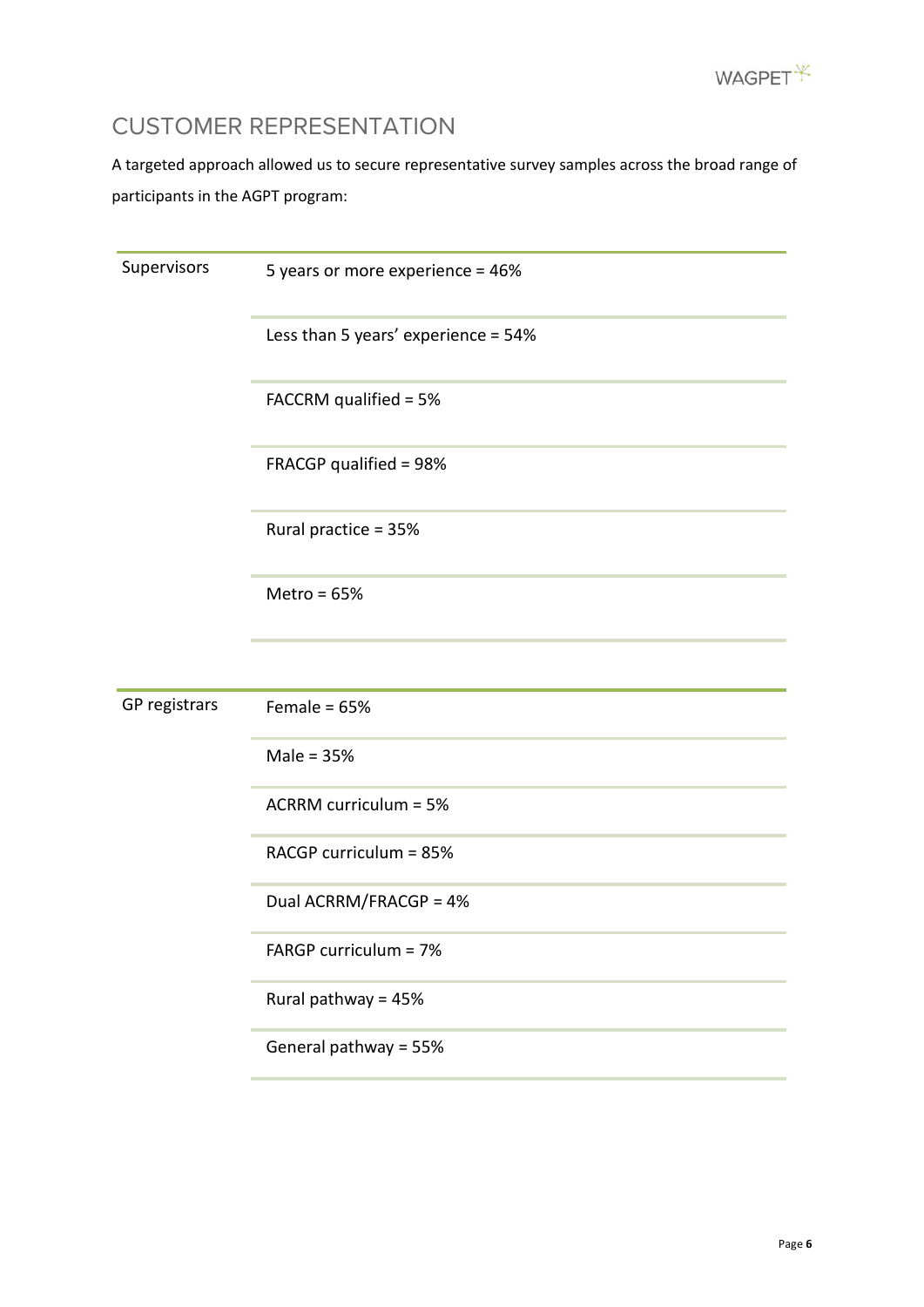

Practice Managers 5 years or more experience = 44%

Less than 5 years' experience = 56%

Rural practice = 35%

Metro = 65%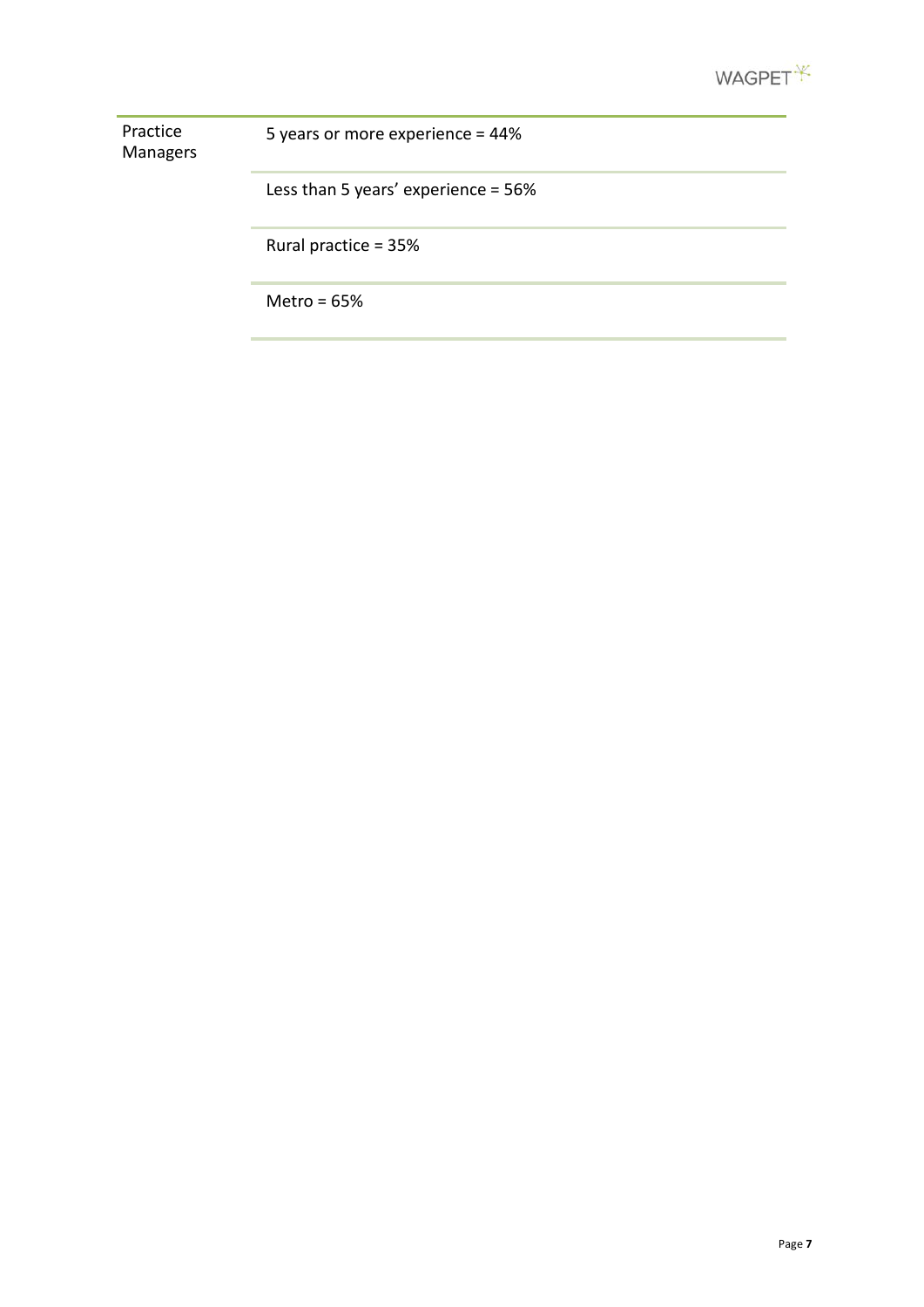### COMMON CUSTOMER NEEDS

There were several key needs expressed across all three customer groups that were consistent.

| Increase level of support from WAGPET when<br>there are workplace issues.                                             | It became apparent through the focus group<br>discussions and then confirmed through the<br>survey responses that all three customer groups<br>want greater involvement from WAGPET to assist<br>in difficult workplace issues or disputes when they<br>cannot be resolved by the parties within the<br>practice.                               |
|-----------------------------------------------------------------------------------------------------------------------|-------------------------------------------------------------------------------------------------------------------------------------------------------------------------------------------------------------------------------------------------------------------------------------------------------------------------------------------------|
| Ensure part time registrars fully understand their<br>commitments before commencing.                                  | Concern over the workload and welfare of part<br>time registrars was expressed by all groups.                                                                                                                                                                                                                                                   |
| Ensure the placement process is understandable,<br>fair and transparent.                                              | Initial discussions with the customer focus groups<br>led us to believe the registrar/practice placement<br>system was a major issue. As discussion evolved,<br>it became apparent that the issues were not so<br>much with the placement system itself, but more<br>so the process that sits around it and with the<br>communication involved. |
| Ensure teaching and supervision is effective and<br>that struggling registrars are identified early and<br>supported. | A common need expressed by all three groups<br>was to make sure GP registrars facing any<br>difficulty during their training time are identified<br>and supported as early as possible.                                                                                                                                                         |
| Ensure registrars are clinically and administratively<br>competent when commencing GP.                                | All three customer groups would like GP registrars<br>that are commencing their first term in<br>community GP training to be better prepared to<br>face the challenges of the solo clinician and to<br>have a better understanding of the commercial<br>and administrative requirements of working in a<br>private practice.                    |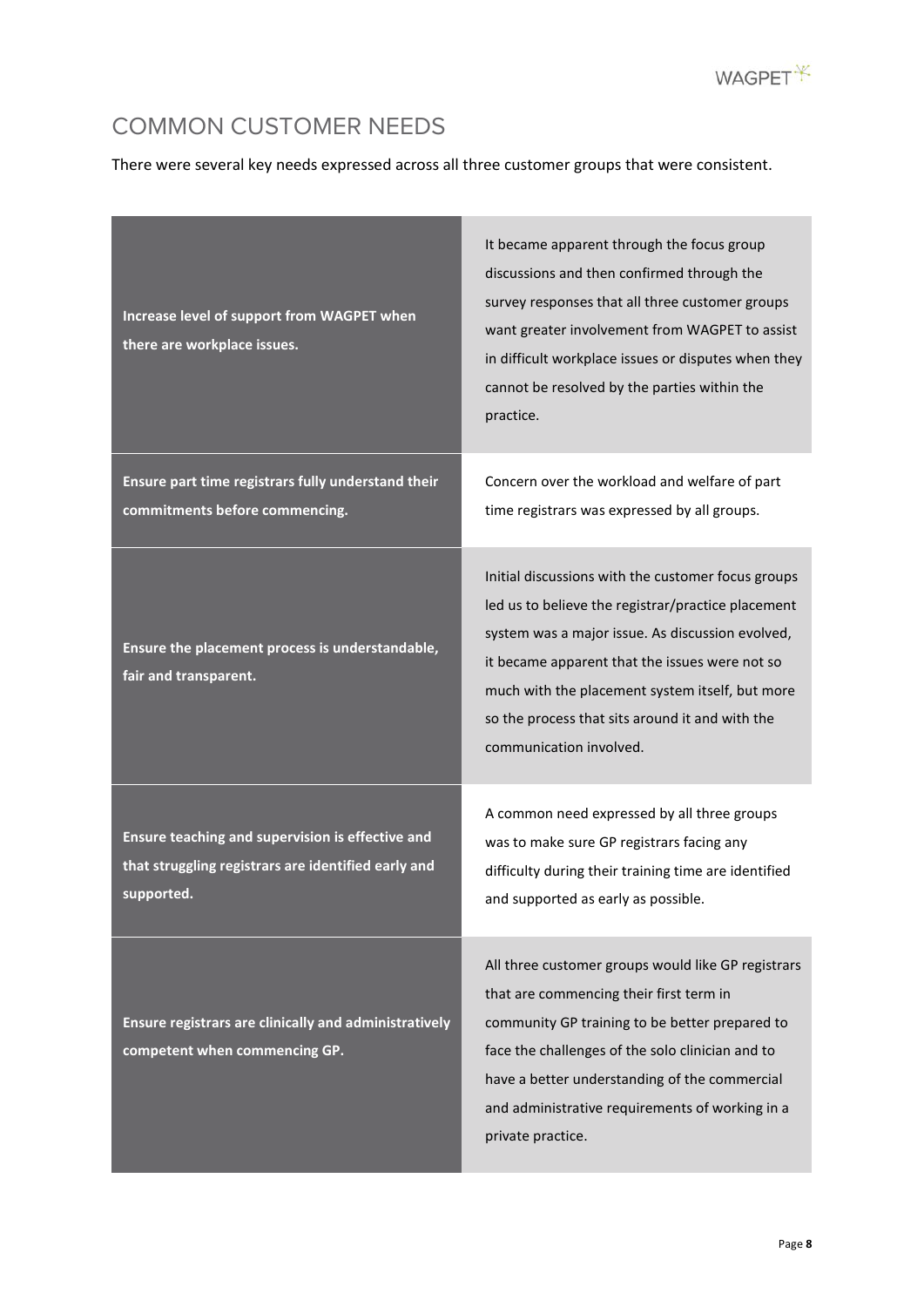### GP SUPERVISOR TOP NEEDS

The following table details the overall top needs as expressed by the GP supervisors.

| Ensure the personal and professional barriers of<br>registrars as new employees are well understood. | Supervisors told us they want to have a greater<br>understanding of the registrars they are<br>employing including more information on past<br>employment and education performance. |
|------------------------------------------------------------------------------------------------------|--------------------------------------------------------------------------------------------------------------------------------------------------------------------------------------|
| <b>Ensure WAGPET provides support for registrars</b><br>preparing for exams.                         | Supervisors want to ensure the registrars they are<br>training are well prepared and supported to pass<br>their exams.                                                               |
| Ensure the supervisor is able to effectively<br>recognise when registrars are struggling.            | Supervisors are concerned about maintaining<br>their skills as effective supervisors to ensure they<br>recognise issues with registrars early.                                       |
| Ensure the WAGPET placement process is fair and<br>transparent.                                      | See comments above under common customer<br>needs.                                                                                                                                   |
| Ensure the supervisor is an effective teacher and<br>supervisor.                                     | In a similar vein to point three above, supervisors<br>are keen to ensure they maintain effective<br>supervision and teaching skills.                                                |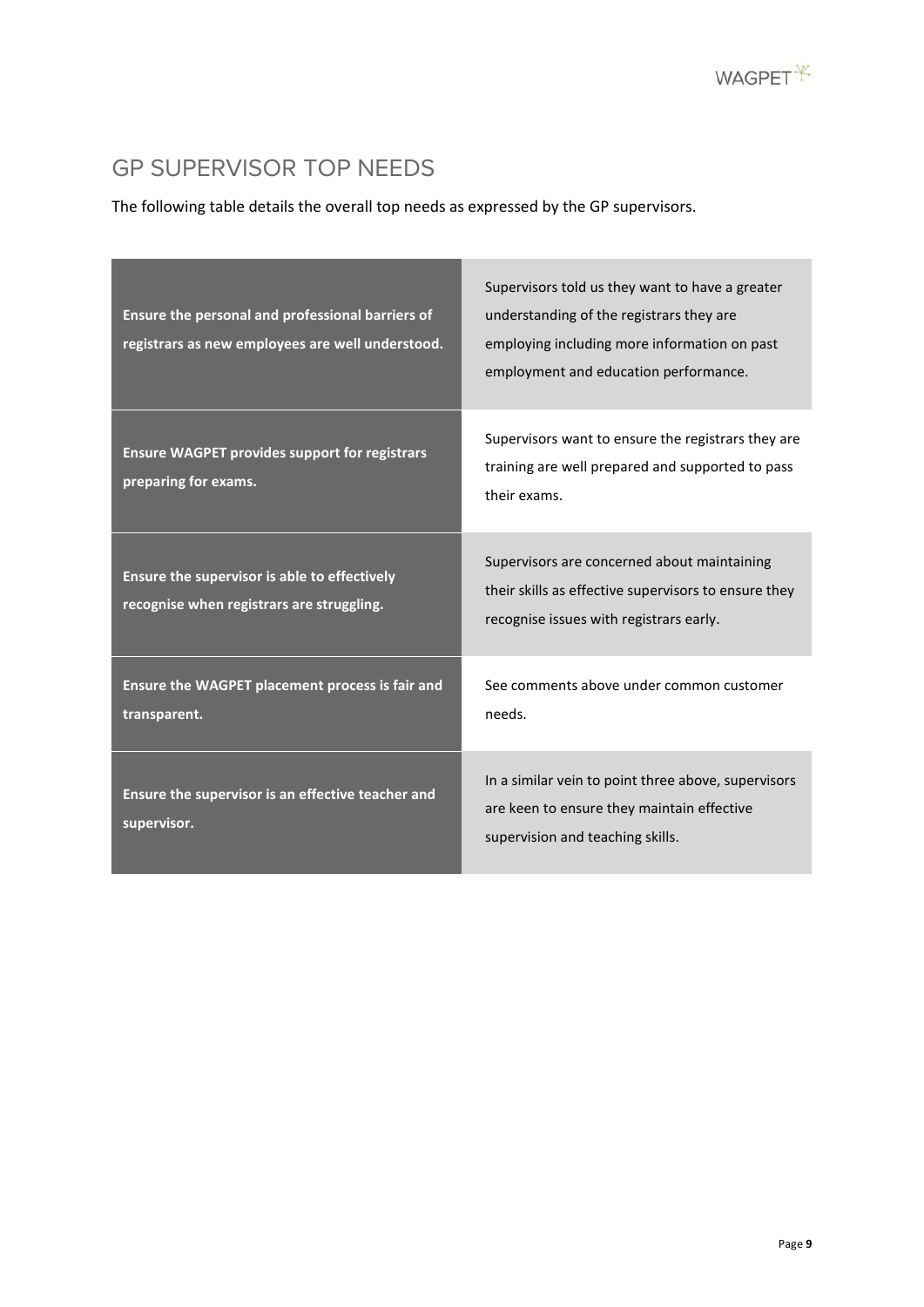

### GP REGISTRAR TOP NEEDS

the control of the control of the

The following table details the overall top needs as expressed by the GP registrars.

| Feel supported by WAGPET when there are issues<br>with practice staff.                    | Registrars expressed a clear desire for WAGPET to<br>assist when there are workplace-related issues in<br>the practice.              |
|-------------------------------------------------------------------------------------------|--------------------------------------------------------------------------------------------------------------------------------------|
| Feel supported by WAGPET when there are issues<br>with supervisors.                       | As per the above point and furthermore,<br>registrars noted a desire to be able to share<br>information without fear of retribution. |
| Understand the education and training needs of<br>being a part time registrar.            | Registrars want to clearly understand the full time<br>education commitments before commencing<br>work on a part time basis.         |
| Understand upfront the time and effort required<br>to prepare for case based discussions. | Registrars want more information to help inform<br>them of the requirements of the education<br>program.                             |
| Ensure the placement process is fair and<br>transparent.                                  | See comments above under common customer<br>needs.                                                                                   |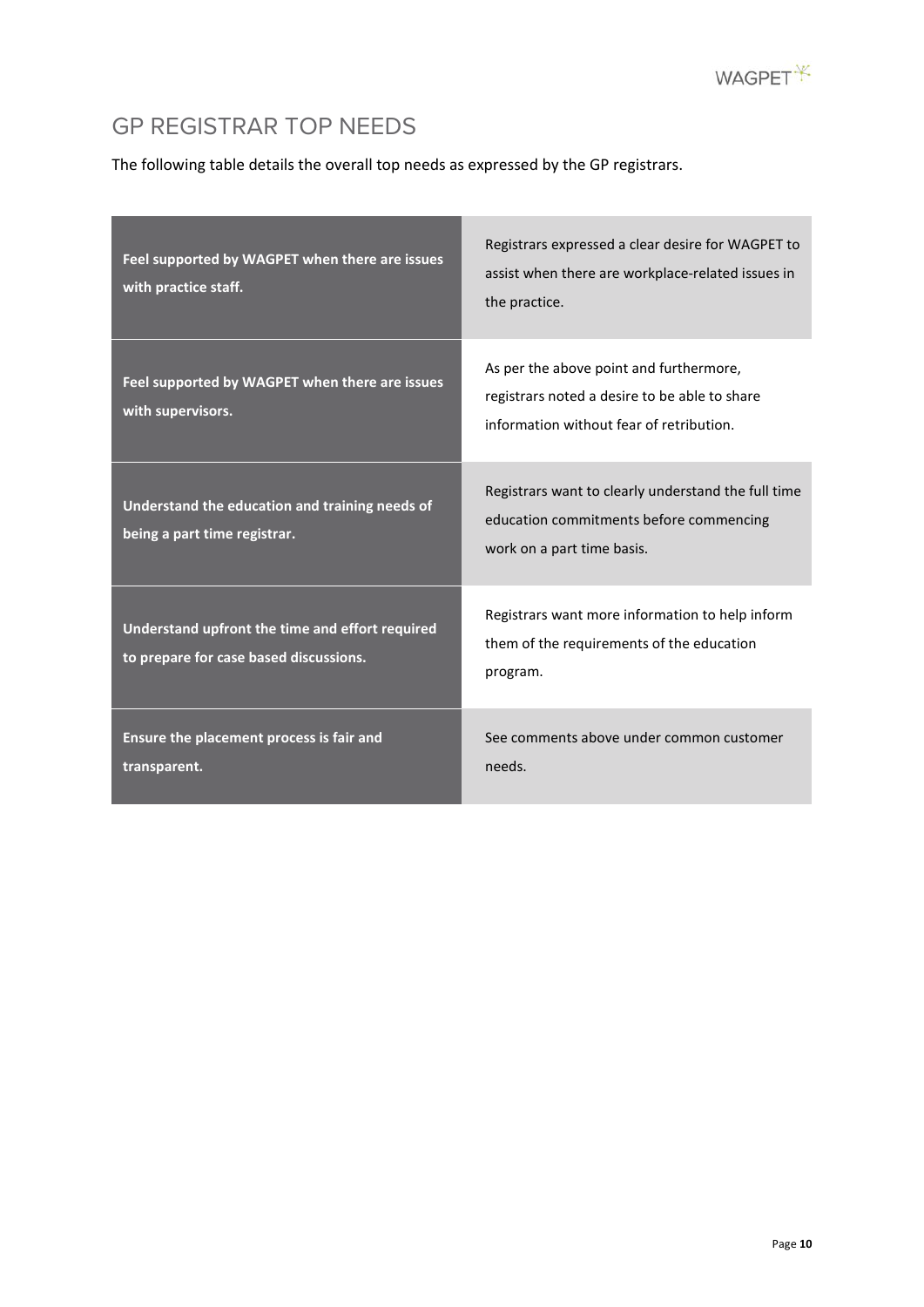### PRACTICE MANAGER TOP NEEDS

The overall top needs as expressed by the practice managers were as follows.

| Increase level of support from WAGPET when<br>there is a supervisor/registrar issue. | Practice managers want WAGPET to assist when<br>there are workplace issues or disputes within the<br>practice.                                         |
|--------------------------------------------------------------------------------------|--------------------------------------------------------------------------------------------------------------------------------------------------------|
| Ensure part time registrars understand the full<br>time education requirement.       | Practice managers want to ensure registrars<br>understand their education workload before they<br>agree to sign on as a part time employee.            |
| <b>Ensure WAGPET acknowledges and actions any</b><br>feedback from the practice.     | Practice managers want WAGPET to maintain a<br>high level of customer service and<br>responsiveness.                                                   |
| Ensure new registrars are familiar with the MBS<br>before starting.                  | Practice managers want registrars to be more<br>administratively competent before they<br>commence training.                                           |
| <b>Ensure registrars fully understand the implications</b><br>of a placement change. | Practice managers want to ensure registrars fully<br>consider the risks and implications of moving<br>practices before they set the process in motion. |

### NEEDS LANDSCAPES

The following graphs plot out and visually represent each of the individual customer needs along a y axis of satisfaction and an x axis of importance.

The top right quadrant is not where you want customer needs to be (high importance/low satisfaction) and I'm proud to say WAGPET does not have any across all groups that fall into this underserved category.

The bottom right hand quadrant represents the needs of high importance and high satisfaction while the bottom left quadrant represents those needs that have high levels of satisfaction and lower levels of importance and so are adequately served.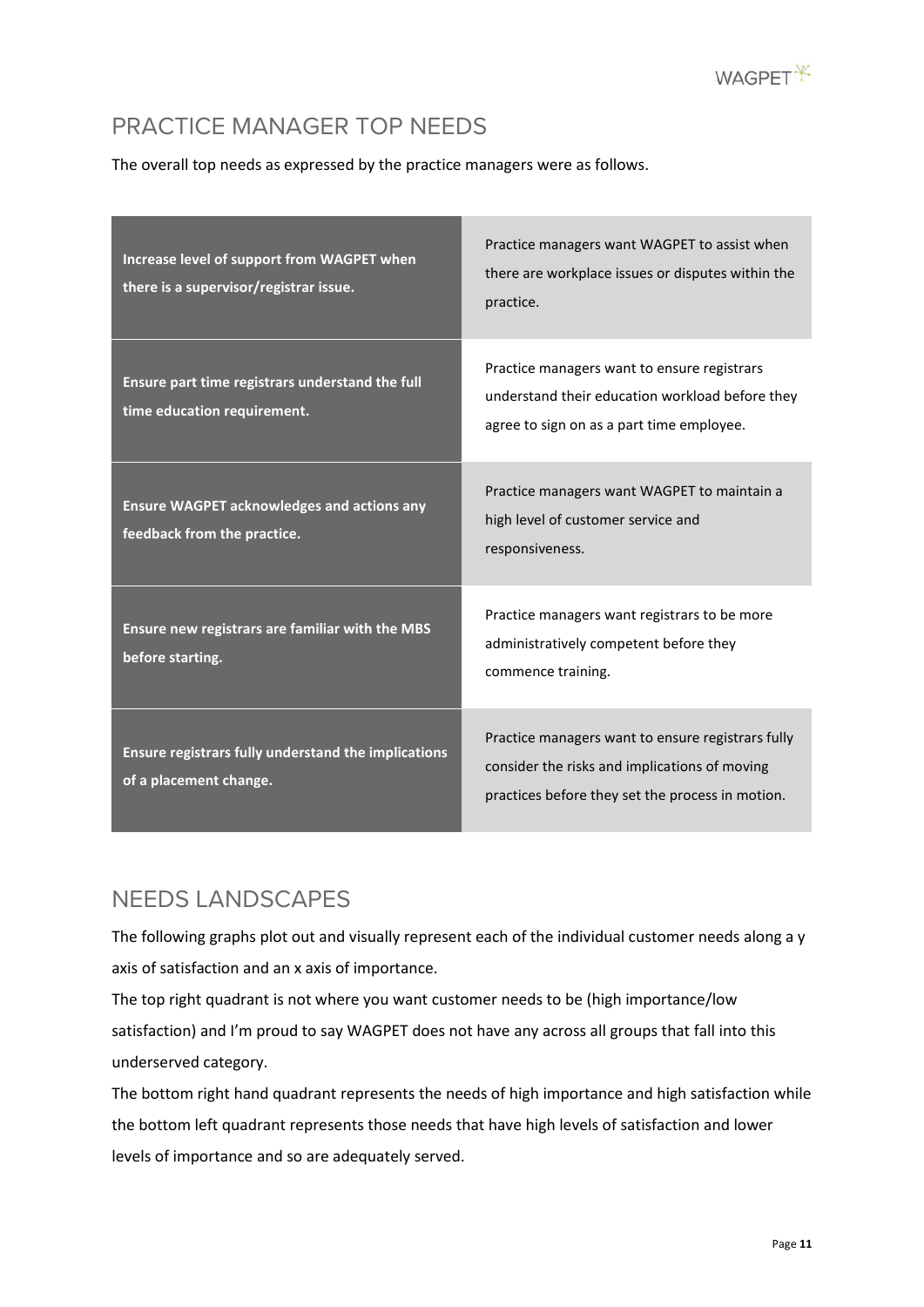

The needs that are plotted closer to the centre right are areas of opportunity for WAGPET innovation and continuous improvement.

#### **GP Supervisor**



Figure 1: Supervisor Needs Landscape



**GP Registrar**

Figure 2: Registrar Needs Landscape.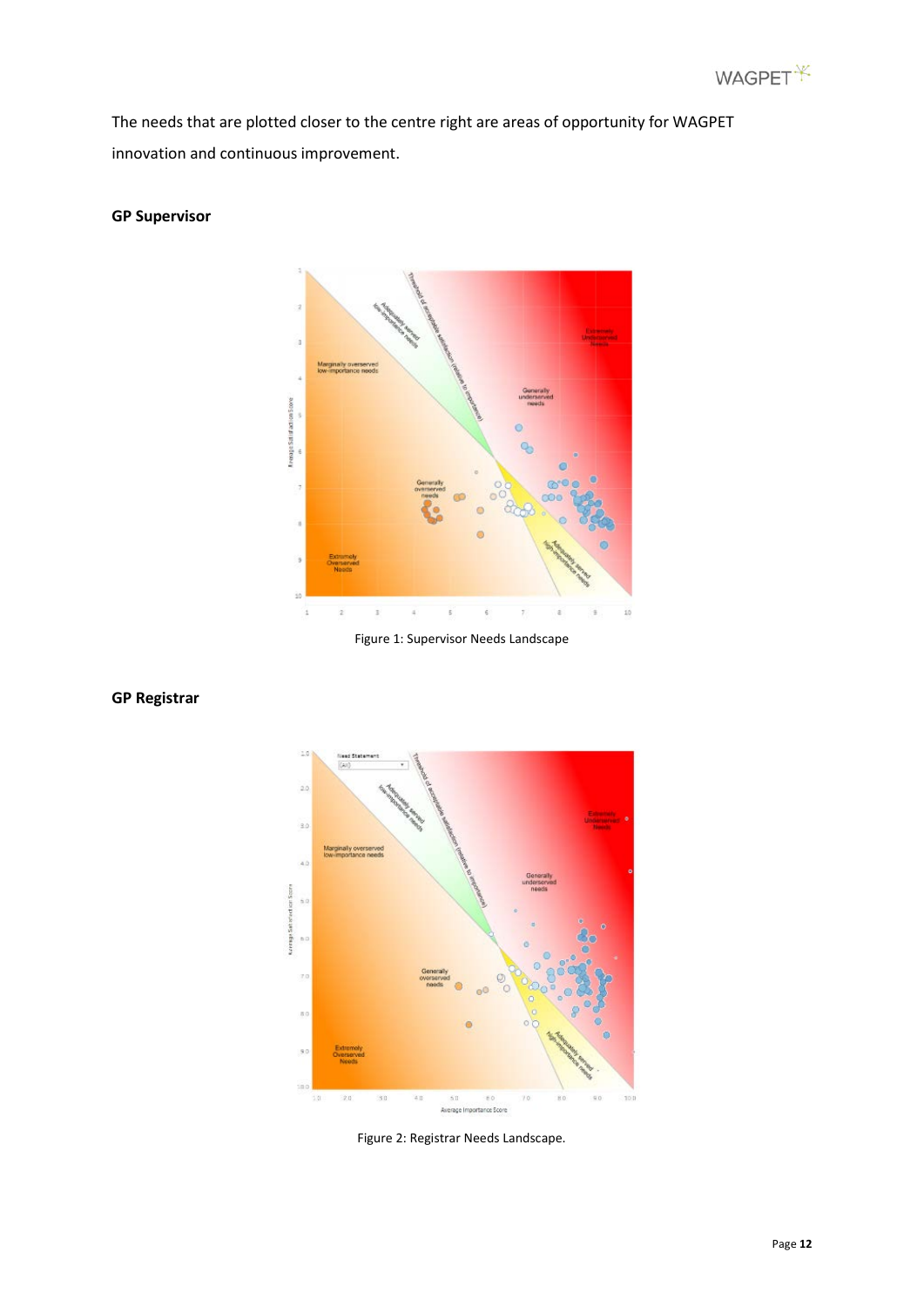

#### **Practice Manager**



Figure 3: Practice Manager Needs Landscape

### WHAT OUR CUSTOMERS TOLD US

#### **GP registrar career motivations**

With a 41% response, the biggest single motivator for choosing a specialist career as a GP is the ability to have flexible work life. This was followed by choosing a career that offers a variety of work (15%) and one that offers the chance to work in a rural setting (14%).

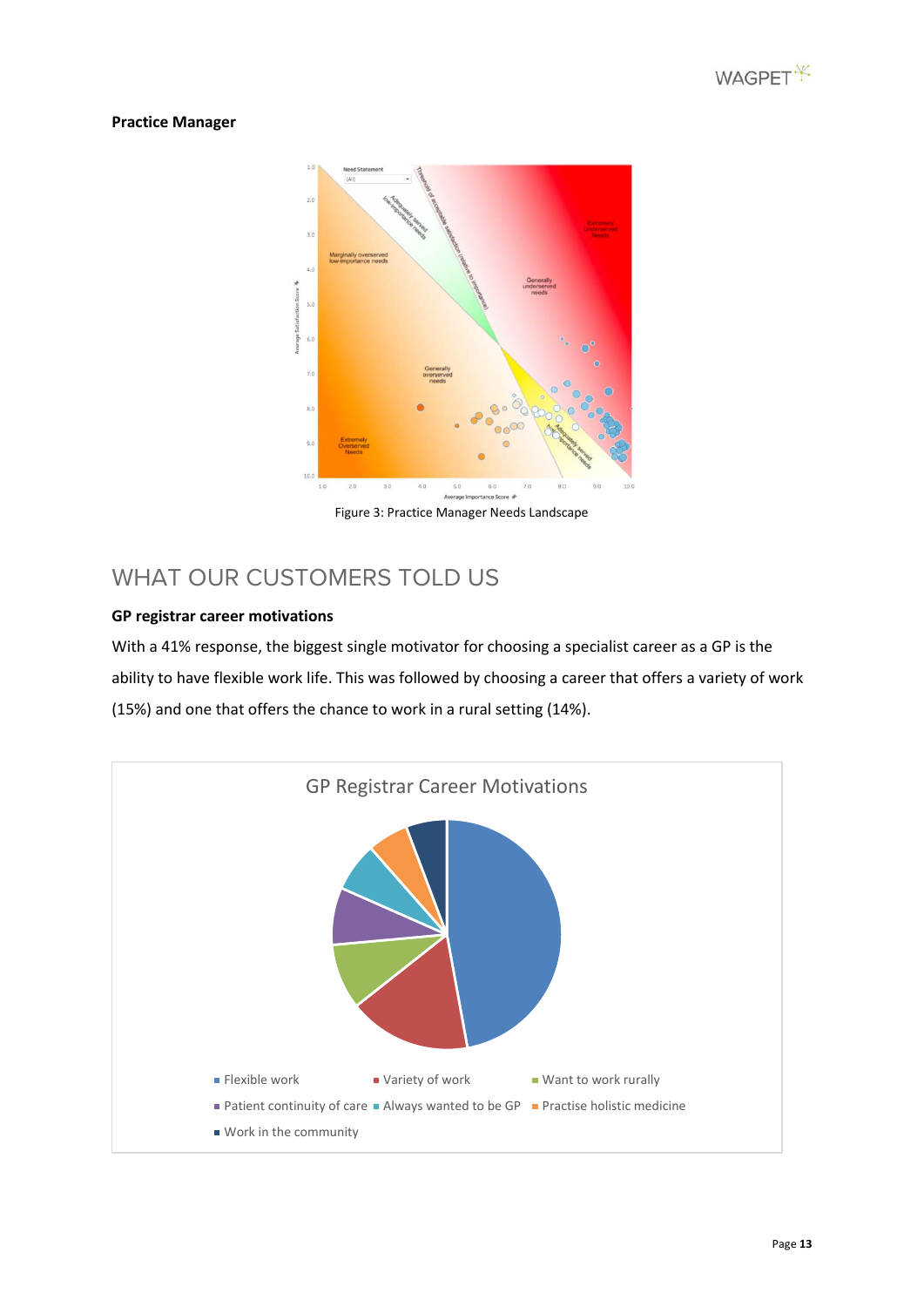

#### **Important skills to learn pre-GP**

45% of GP registrars said the most important skill they would like to develop further before entering community GP is their GP consulting skills. The next most desired pre-GP skill to develop with a 19% response was in the area of the Medicare Billings and Pharmaceutical Benefits Schemes. Other pre-GP skills development areas included emergency medicine (8%), paediatrics (8%) and preparing care plans (4%).

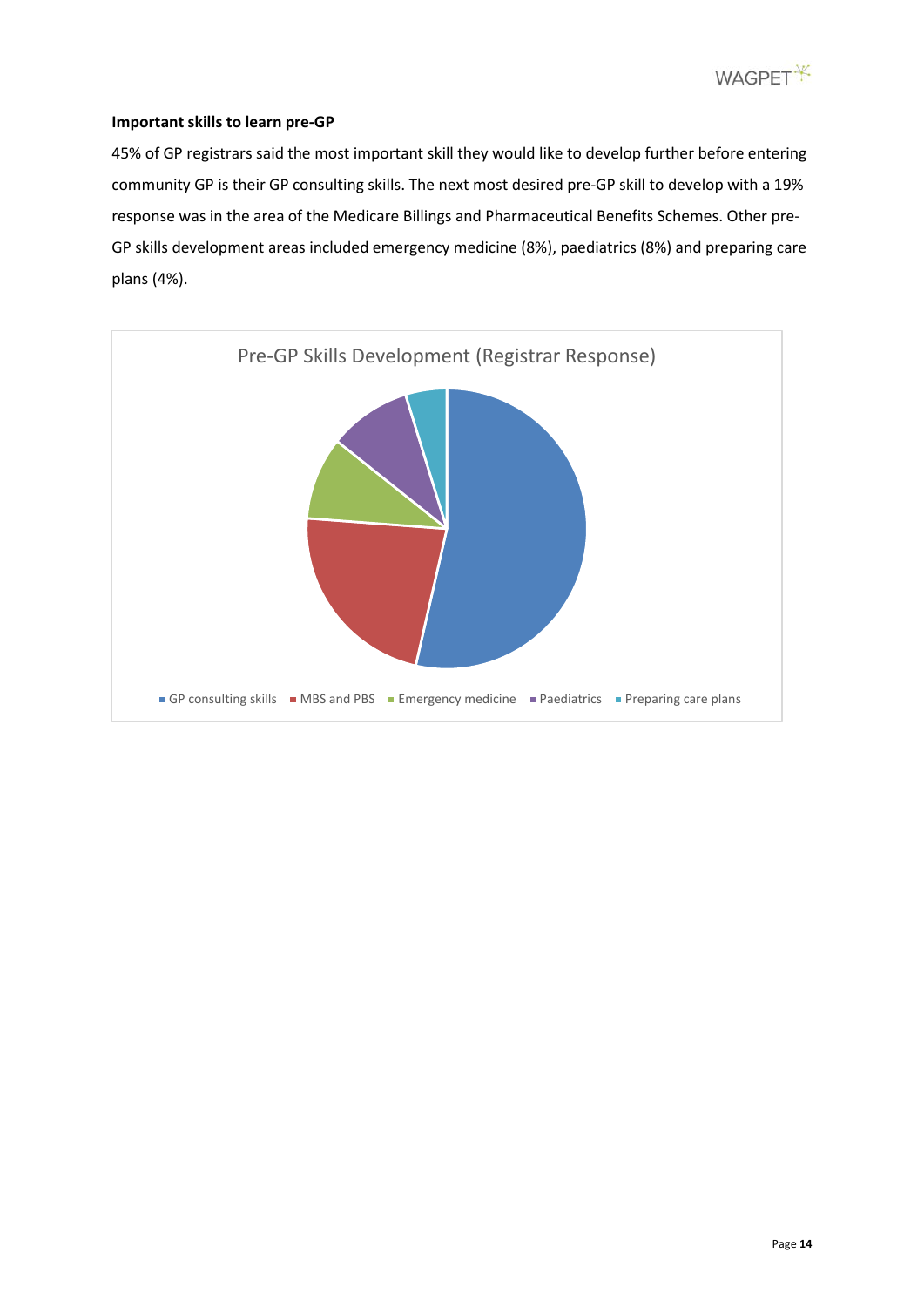

#### **Placements**

The majority of supervisors and PMs told us that their typical registrar placement duration is for two semesters. 88% of the practice managers who responded said they had had an active registrar placement within the last three years and that they had only occasionally or rarely missed out on their first registrar preference.



#### **Challenges commencing GP**

In a multiple choice response, 50% of GP registrars said that moving from a hospital training environment into GP and coping with solo consultations was the most difficult aspect of commencing in community GP. 46% of GP registrars told us it was challenging transitioning into a commercially run business, while 40% said learning the practice software could be tricky and 40% said coming from the hospital setting into GP and managing the variety of GP-type clinical presentations was also a challenge.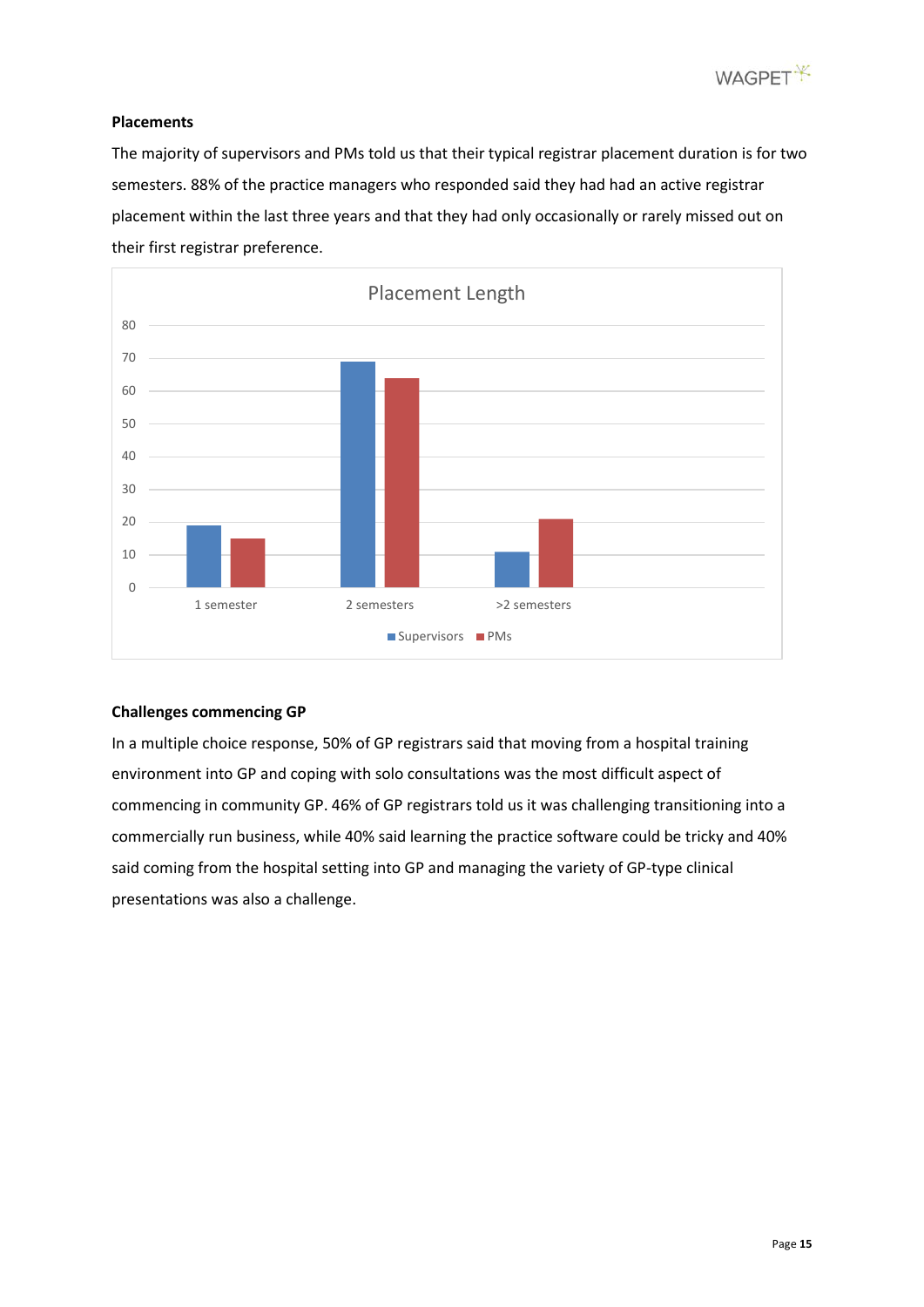



#### **Corridor teaching**

Our supervisors informed us that the majority of GPT/PRRT1 registrars are receiving at least 30 minutes per day of opportunistic corridor teaching from their supervisors. Most GPT/PRRT2 registrars are receiving at least 15 minutes per day and GPT/PRRT3 receive 15 minutes or less including no corridor teaching.

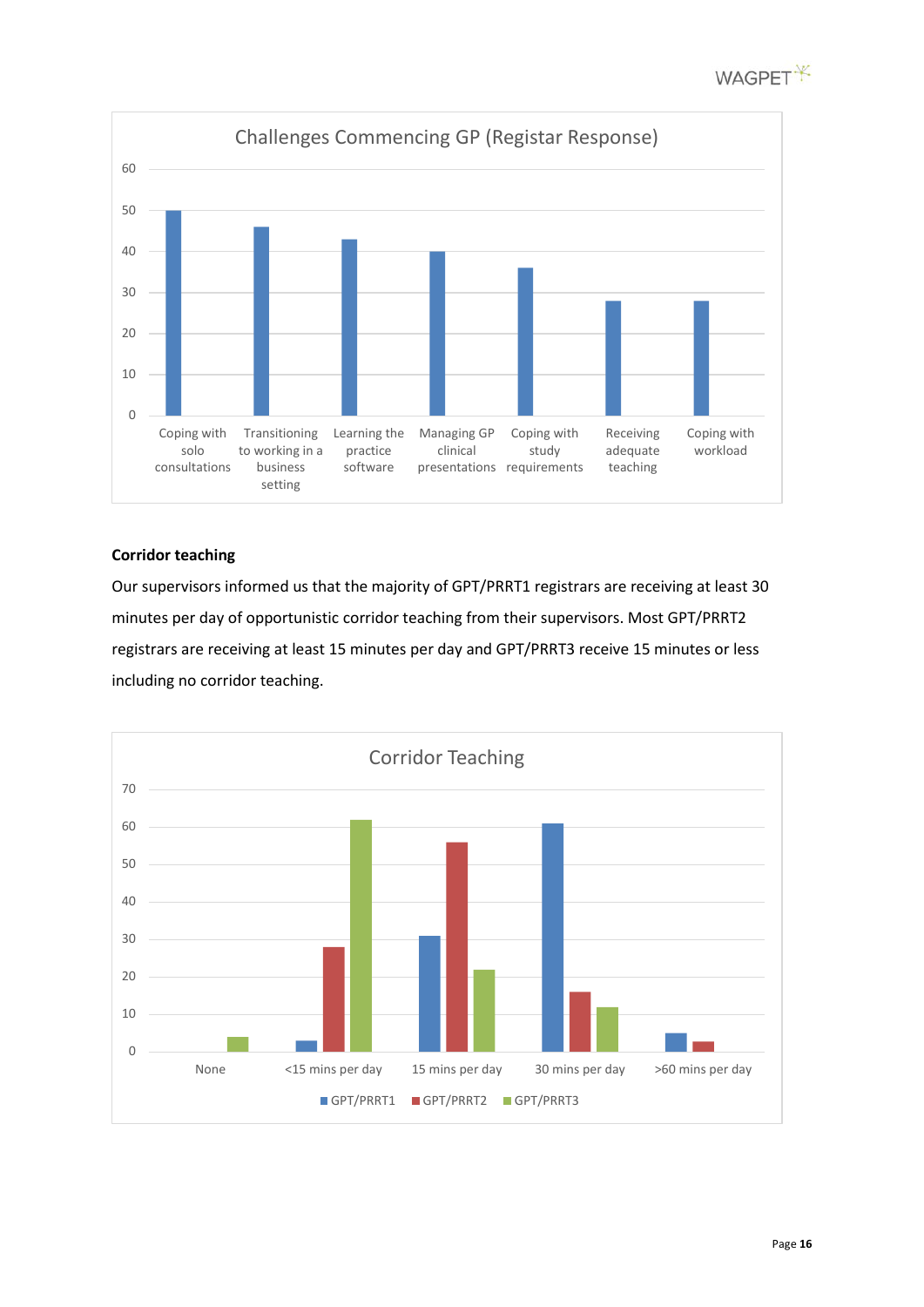#### **The impact of GP365 on corridor teaching and in-practice education**

Prior to the introduction of the online education program GP365 in 2017, 50% of first term GP registrars said they received between one and two hours corridor teaching per week. This is in contrast to 68% of first term registrars in later cohorts who had used GP365.



52% of first term GP registrars who had no exposure to GP365 said they had received between one to two hours of formal in-practice education per week. This contrasts with 82% of GP registrars who had used GP365 in their first term.

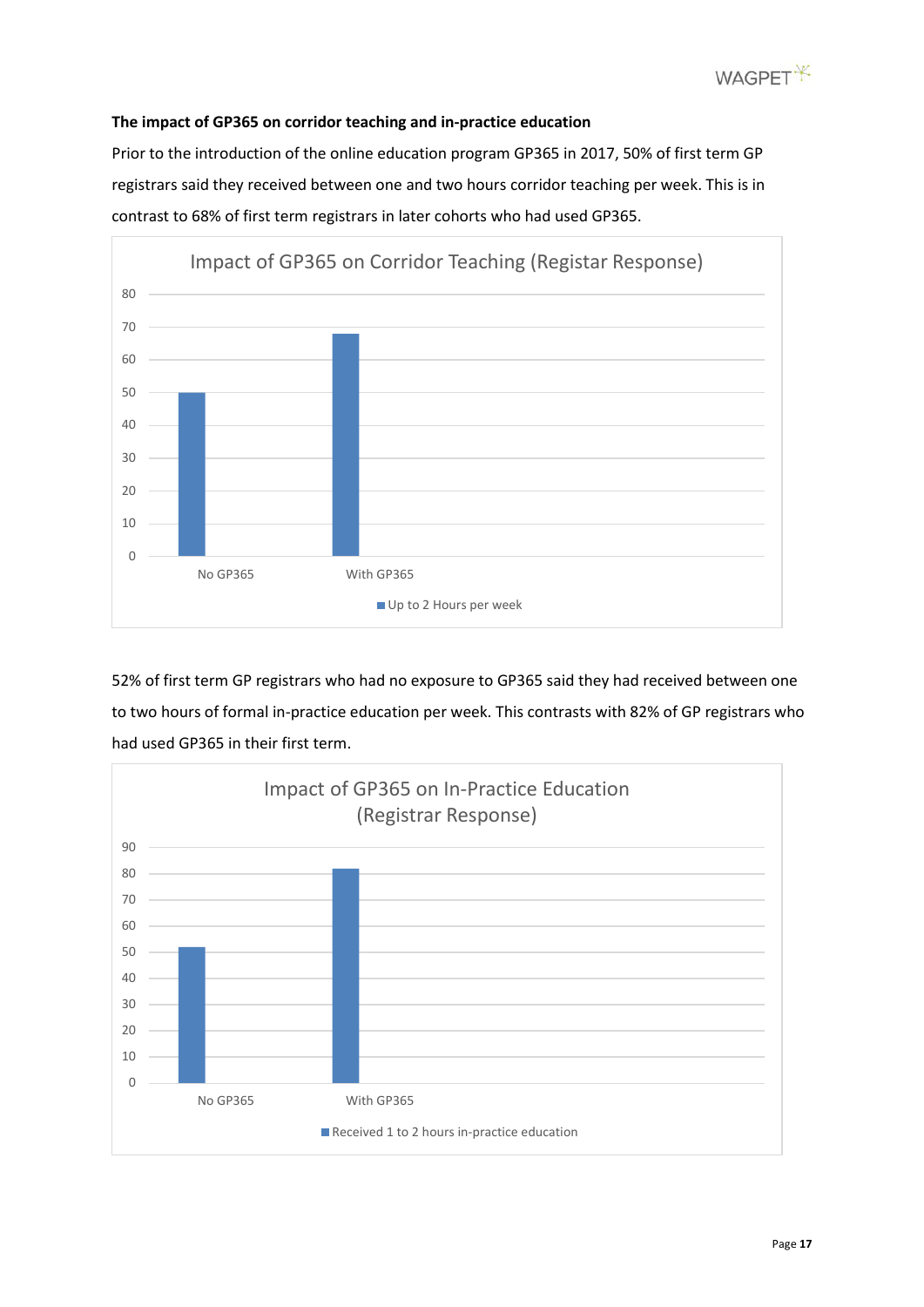

#### **Exams**

GP registrars find the most effective way to prepare for exams is to join a peer study group followed by completing online College modules and workshops and WAGPET workshops.



#### **Exam preparation**

The majority of GP registrars who are preparing to sit the AKT and KFP exams are studying for more than six hours per week outside of their practice hours. A very small number of registrars (1% for KFP and 3% for AKT) are studying for less than one hour per week.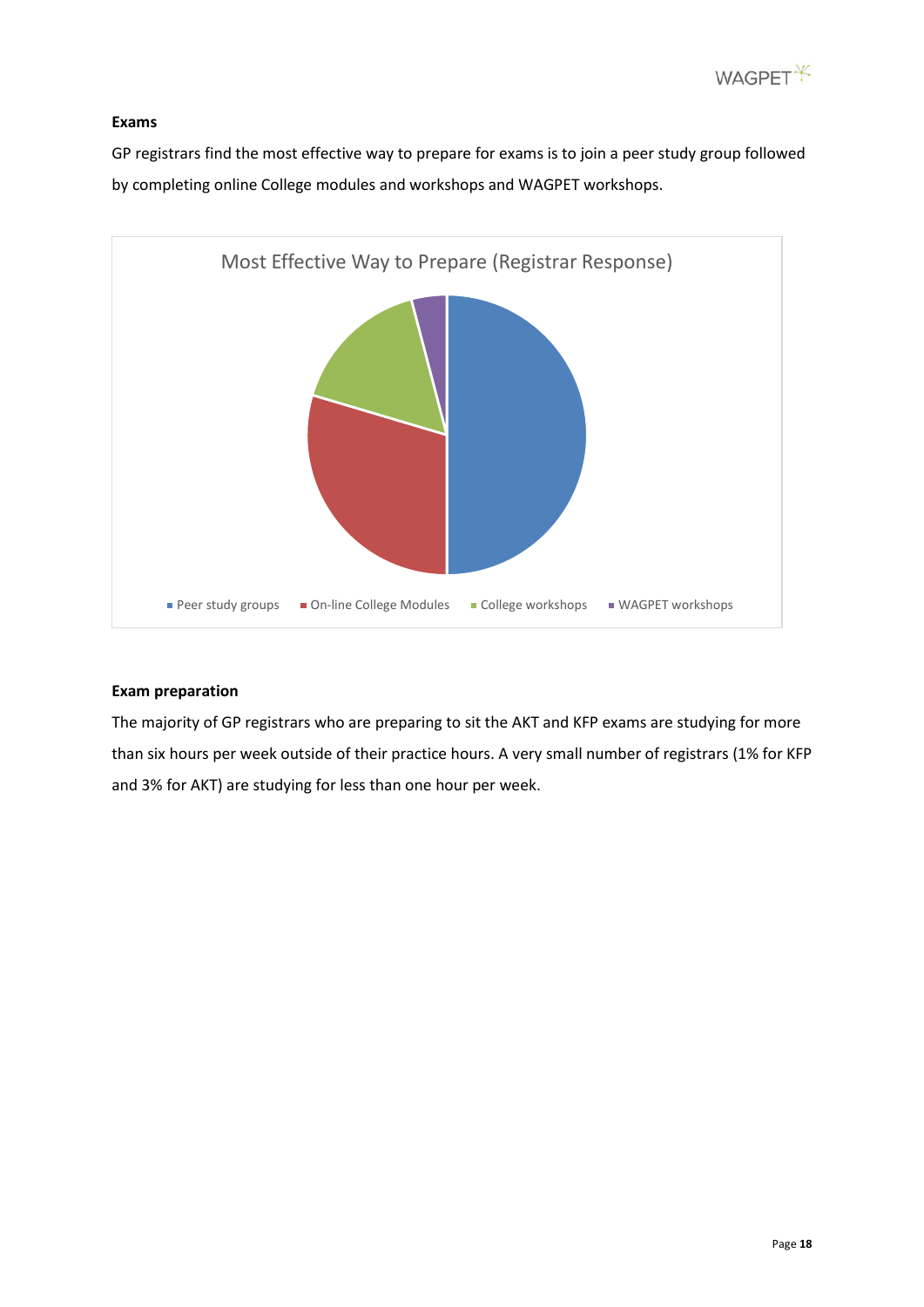



GP365 has had an effect on study patterns with 24% of GP registrars who are now using the program stating they do six or more hours out-of-practice study compared to 13% of the previous cohort who were not exposed to GP365.

For those GP registrars who had failed one or more of the summative assessments, the main reasons given were personal circumstances, not enough study, illness, having difficulty with the exam format or taking exams.

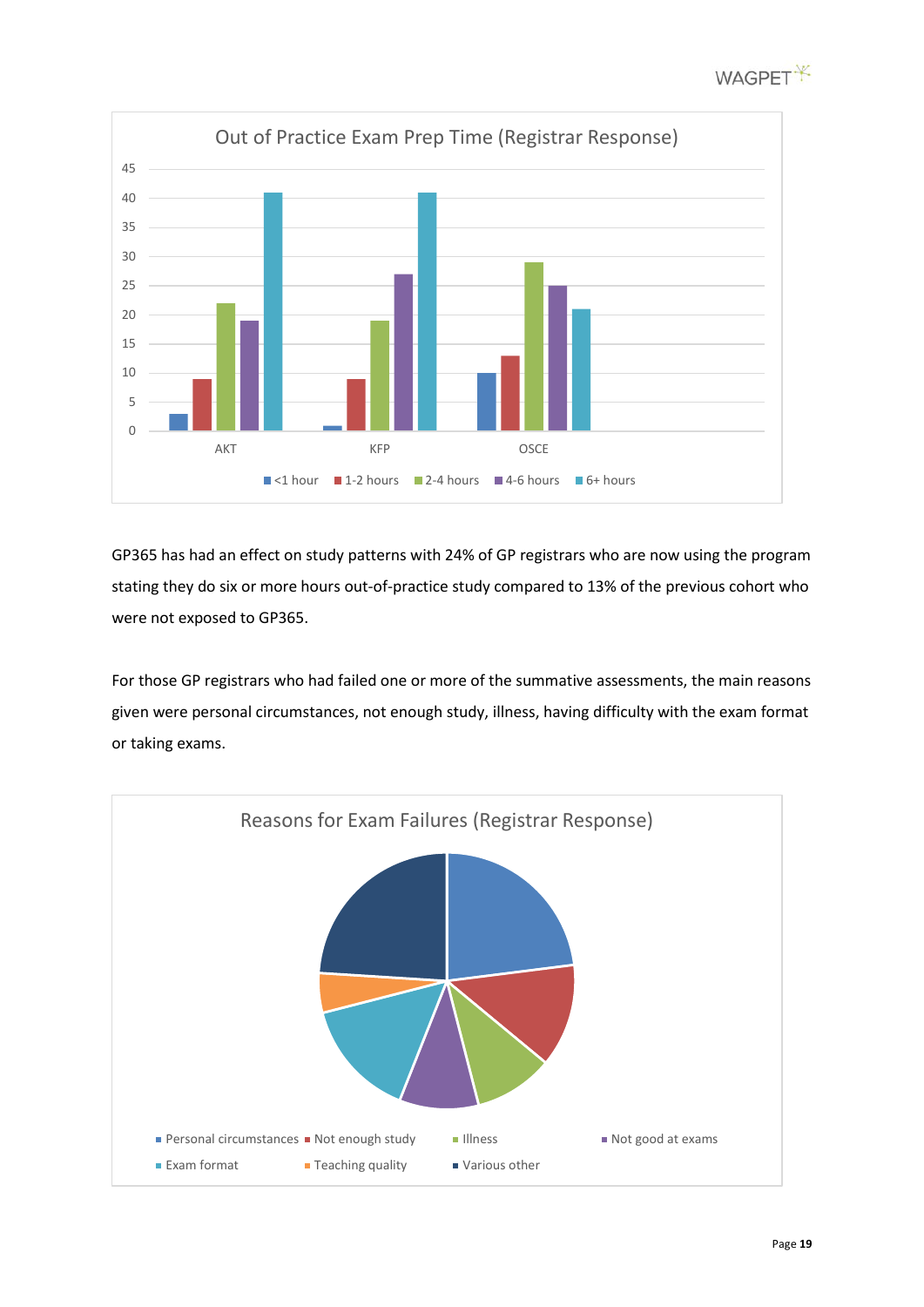

#### **Registrar placement changes**

16% of supervisors and 15% of practice managers told us they had experienced a GP registrar placement change within the last three years. The main reasons cited were consistent across the three groups with changes in the GP registrar's personal circumstances being the most common reason. All three groups cited disputes with practice staff as another common reason and supervisors believed disputes between themselves and registrars was a factor. Both supervisors and practice managers believe registrars also change practices because they don't fit in with the original practice. Interestingly, practice managers did not state employment related issues as being a factor while supervisors and registrars did.

85% of registrars who had made a placement change, said the location they moved to met their expectations.



#### **Term level employment preferences**

Supervisors and practice managers were asked to specify if they had any particular term level preferences when employing registrars. While there is a small bias towards GPT3 registrars, the majority of supervisors state they don't have a preference and are happy to employ registrars in any term.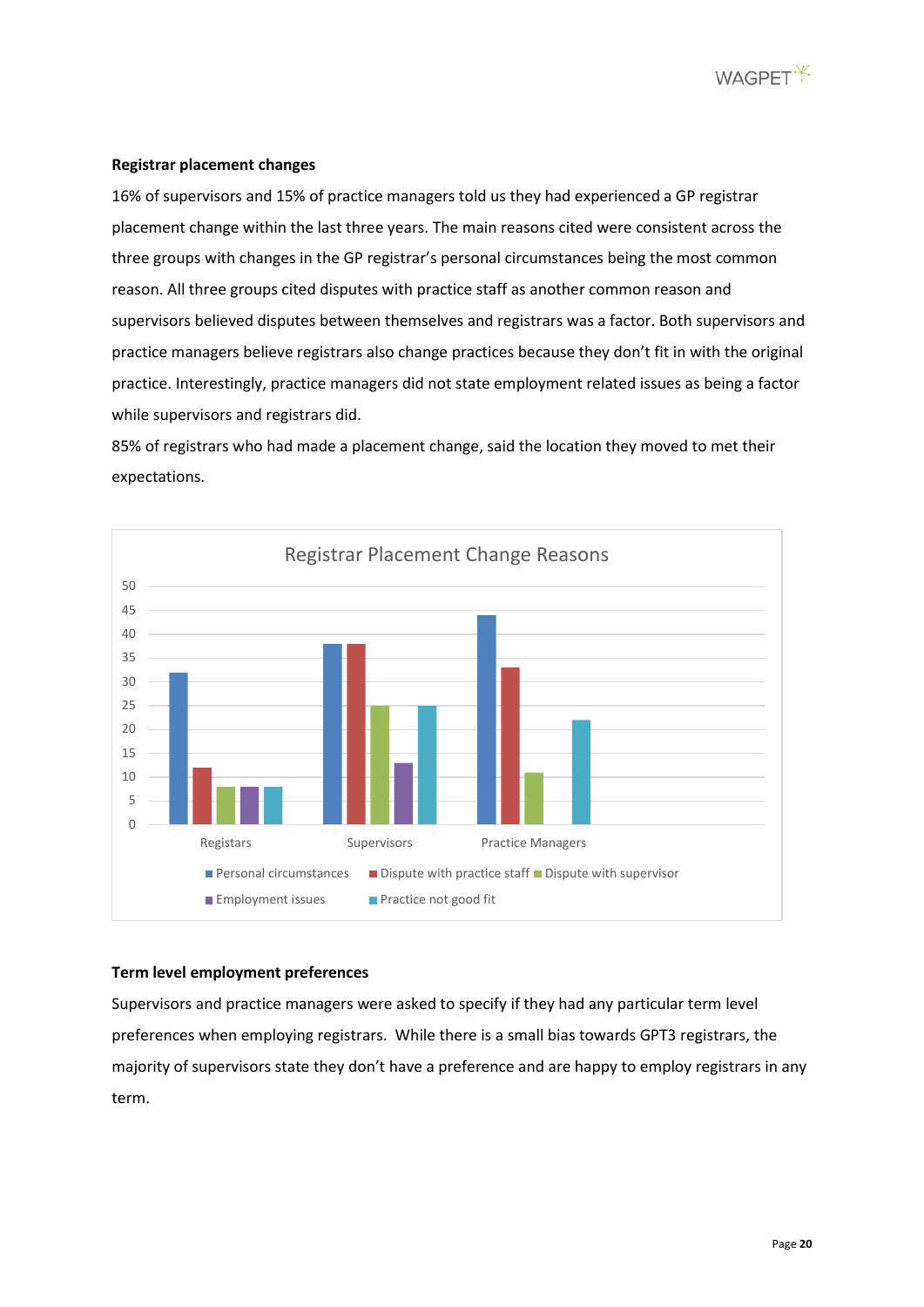



#### **Supervising third and fourth term registrars**

The majority of both GP registrars and supervisors believe that the supervision requirement for registrars in their third or fourth terms is two hours per week or less. 11% of registrars stated they received no active supervision involvement during these terms at their respective placements.

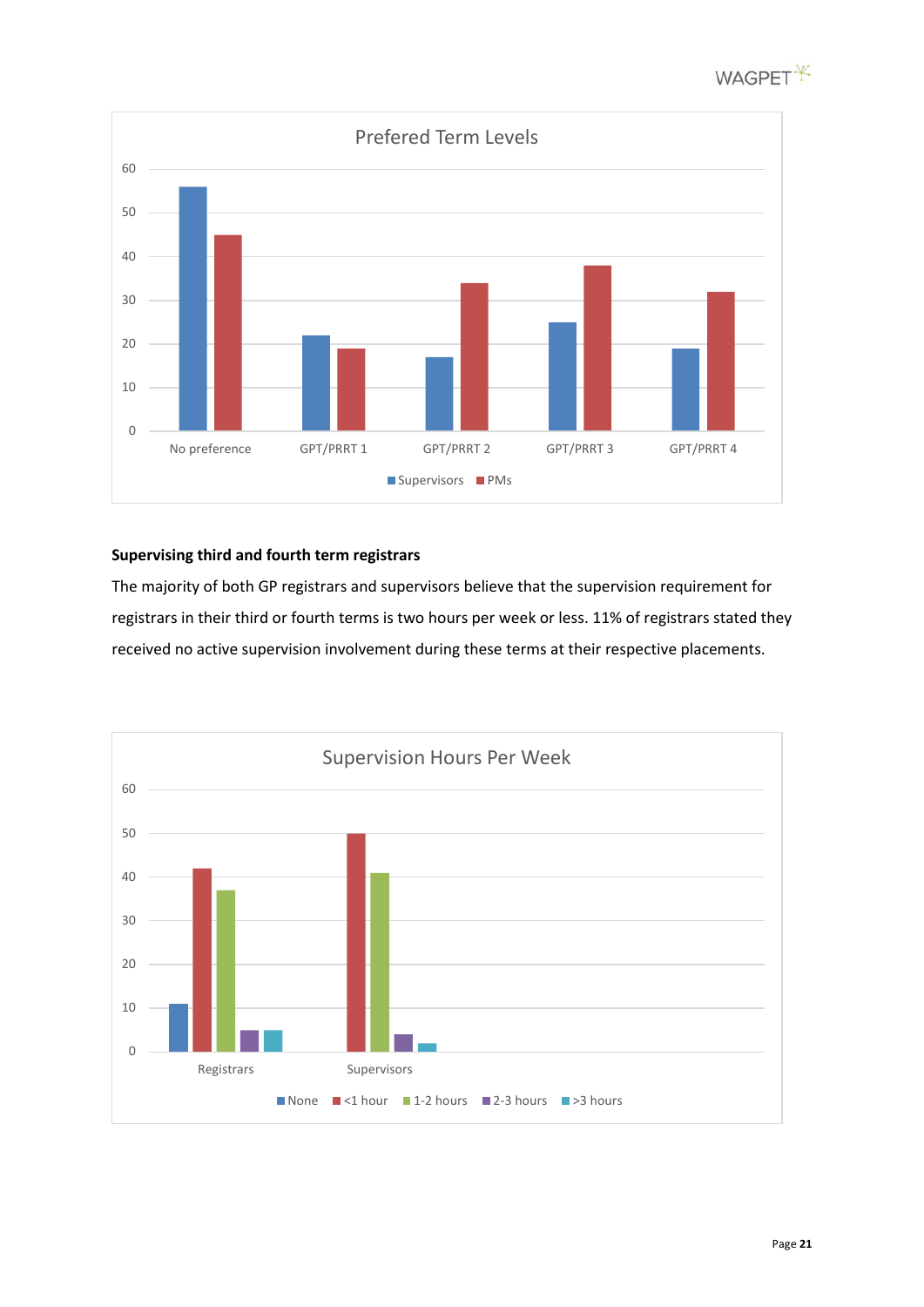

#### **Part-time registrars**

24% of GP registrar respondents stated they had or are training in a part time capacity. The majority of registrars chose to train part time for children and family reasons. 36% of registrars said they had had children at some point during training. 67% of supervisors said they had employed a part time registrar at their practice at some point.



#### **Commencement skills**

Supervisors and practice managers were mostly aligned in the skills they would like GP registrars to have when commencing their first GP community training term. The most common starting skill noted by both groups is the registrar's ability to move from the hospital environment into the solo GP consulting setting.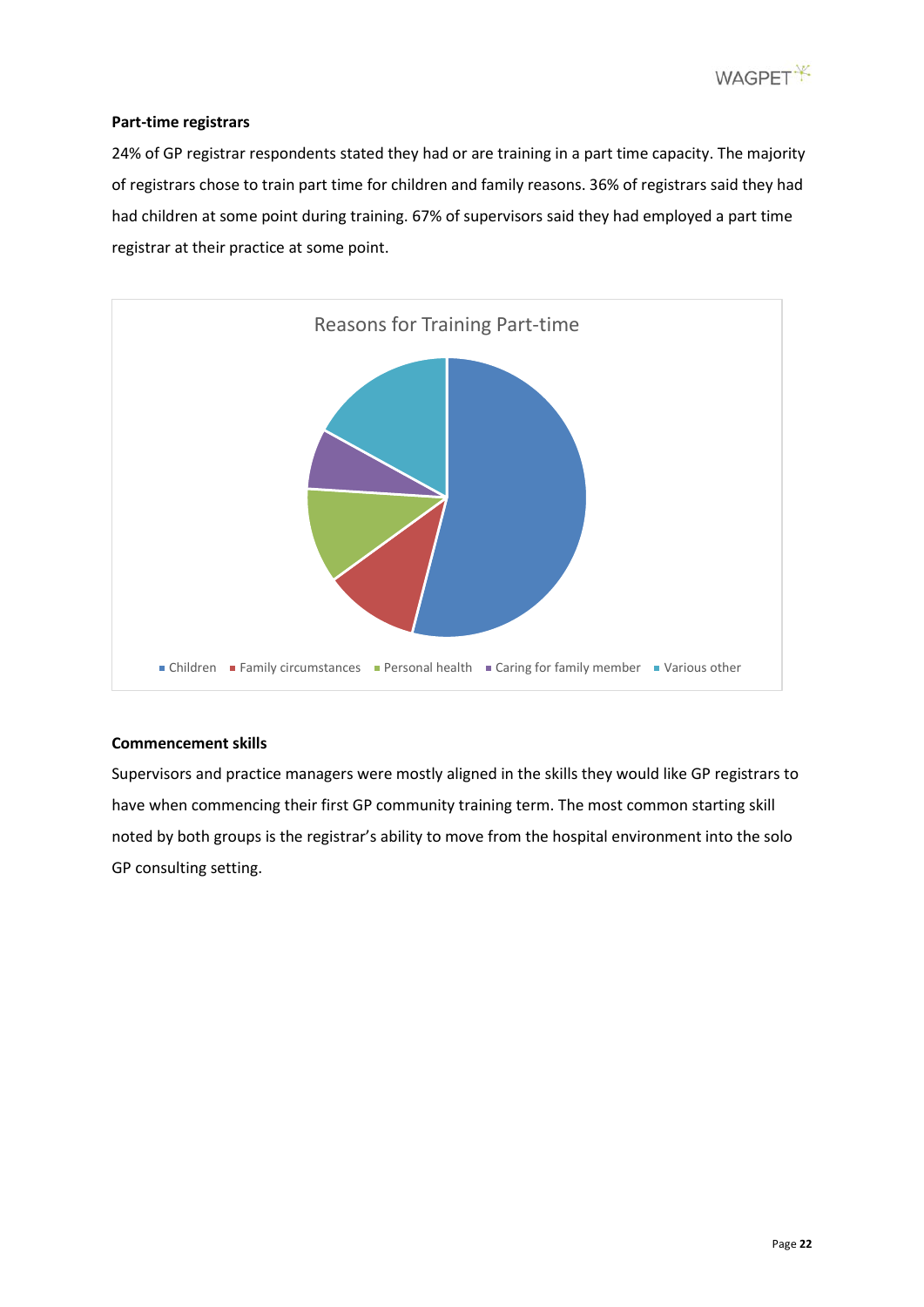



#### **Commencement challenges**

Supervisors and practice managers were asked what the biggest challenges are for first term registrars commencing in community GP. Both groups believe the biggest challenge is the transition the registrar has to make to move from a hospital environment into a private business setting. Supervisors believe that developing the skills and knowledge to manage GP clinical presentations presents the next highest challenge while practice managers think it is coping with the study and workload requirements.

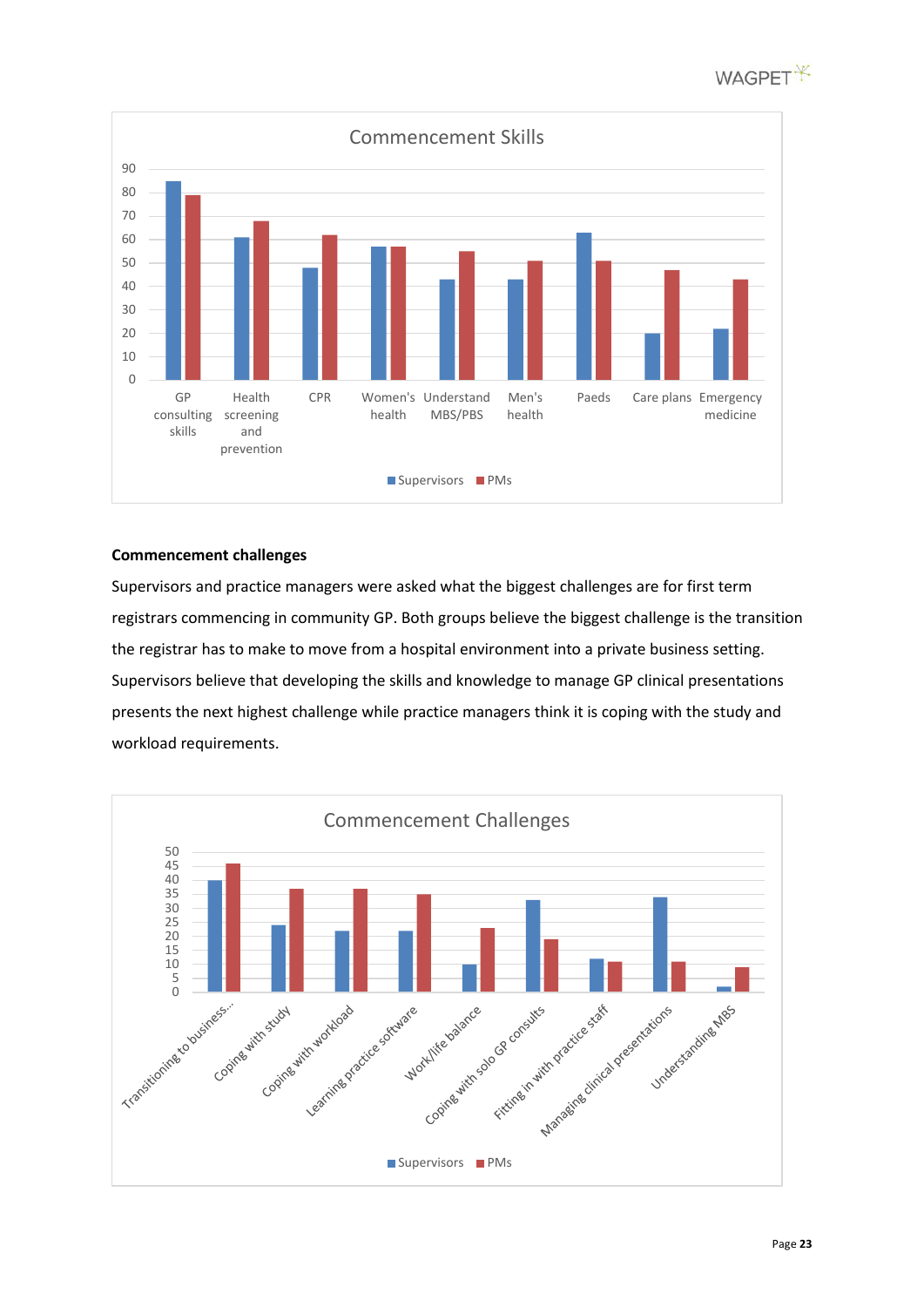

#### **Additional skills**

Each of the three groups were asked what they saw as being the most relevant additional skills for GP registrars to have when practising in community GP. To understand the potential differences of metro and rural practice, the supervisor responses were split into metro and rural based on their location.

Rural supervisors believe developing skills in obstetrics and gynaecology is the most important additional skill to develop which is in contrast to their metro colleagues.

All groups believe that developing additional skills in mental health is important for a career in community GP with practice managers rating that as the most important skill to have.

While registrars rated developing skills in dermatology as the most important, the supervisors and practice managers thought so to a lesser degree.

Both metro and rural supervisors think developing additional paediatric skills is less important than registrars and practice managers.

Metro supervisors, registrars and practice managers rated highly the development of skills in women's health. This was in contrast to the rural supervisors.

Rural supervisors believe there is only a moderate need to develop emergency medicine skills.

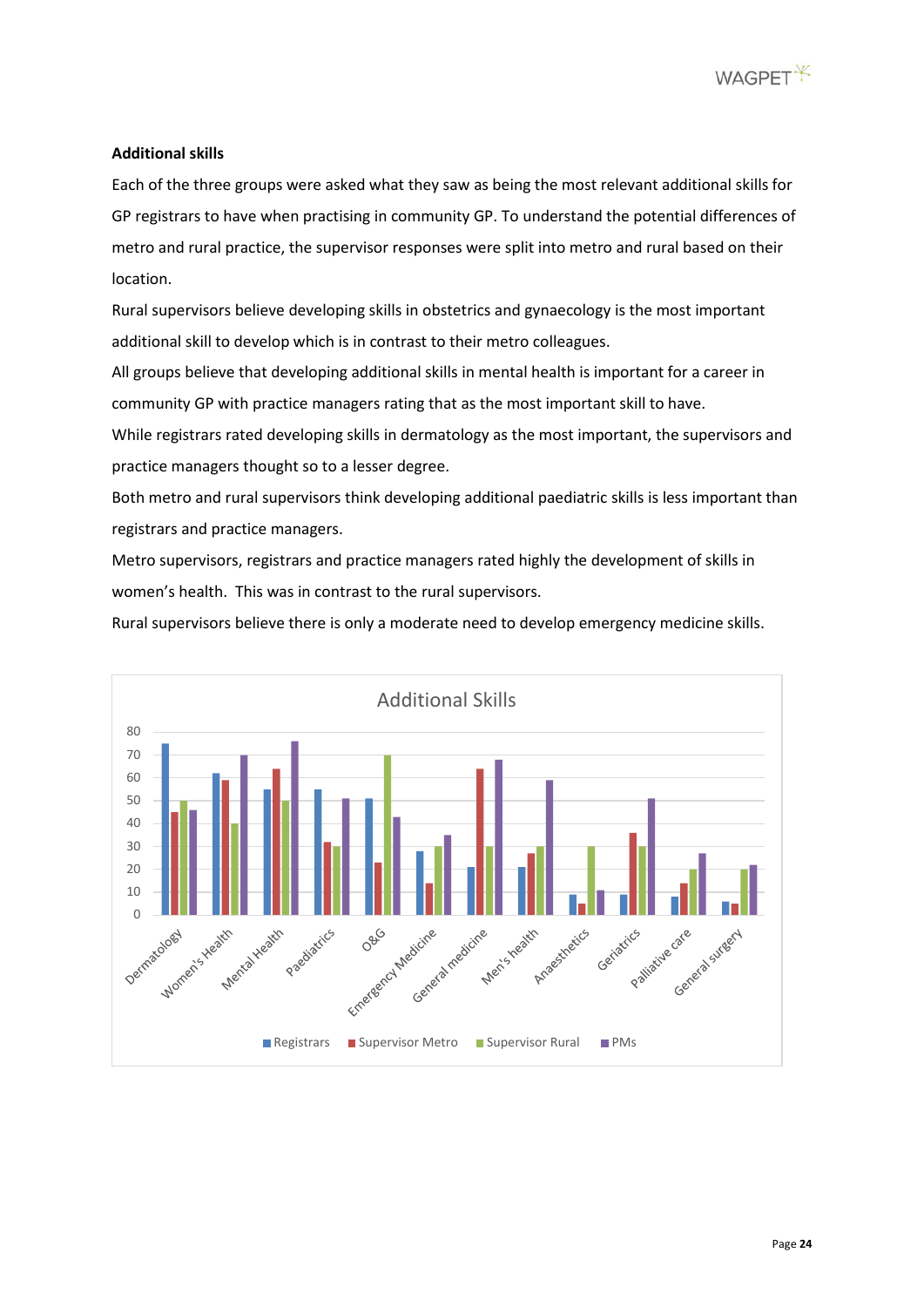

#### **Employment issues**

79% of GP registrars have read the NTCER, with 87% of those registrars doing so as a means of preparing for practice employment contract negotiations.

9% of registrars stated they only referred to the NTCER in response to an employment issue that had arisen. Only 9% of GP registrars stated they had contacted WAGPET for support when they had had employment related issues.



#### **Engaging with WAGPET**

Supervisors and practice managers told us the main reason they typically contact WAGPET relates to GP registrar placement queries. Other reasons to contact WAGPET include registrar performance and employment issues.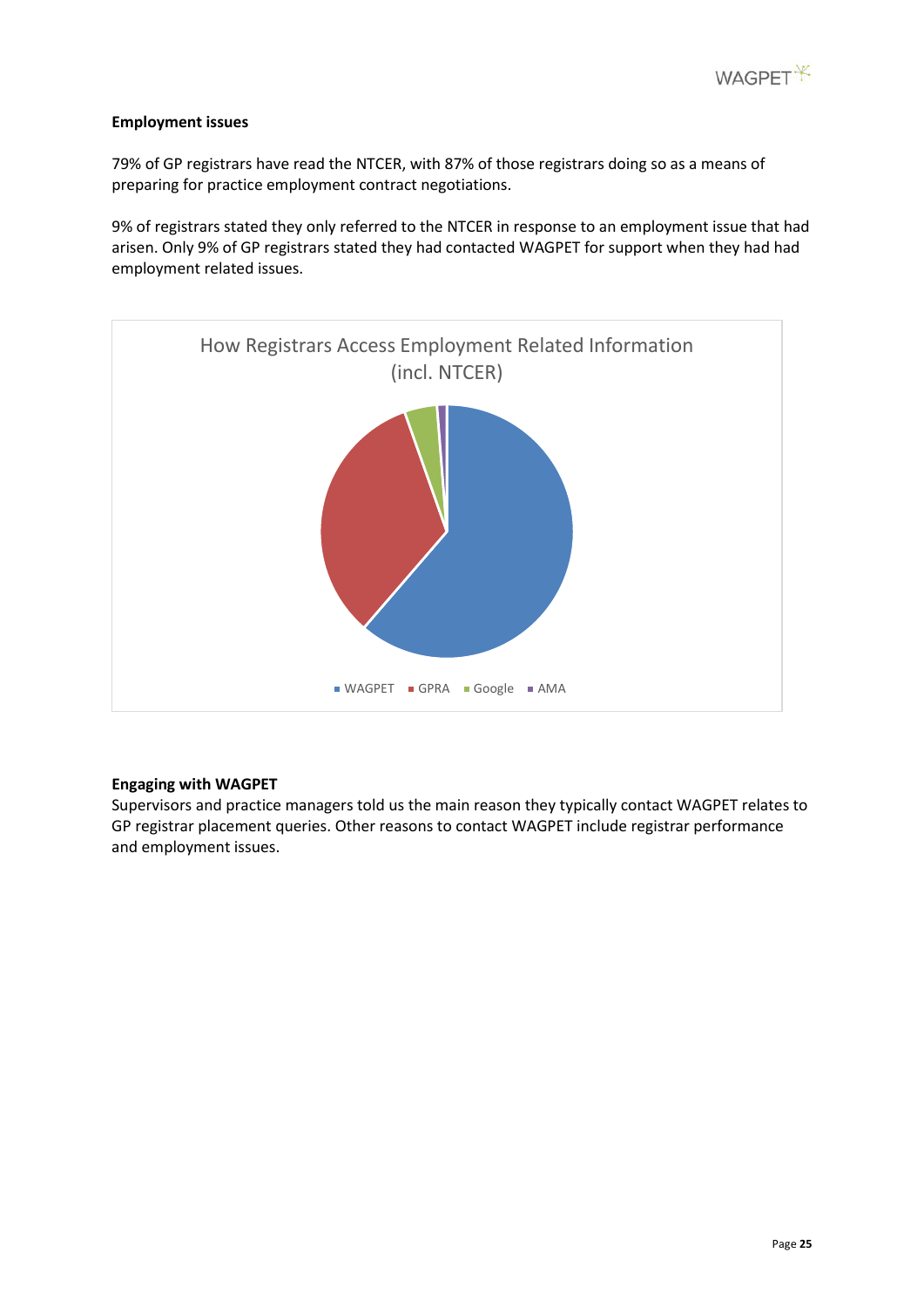



#### **Why registrars leave GP training**

The most common reason GP registrars cite for pulling out of GP training is that they are pursuing a career in another medical specialty. The second most common reason cited is family.



#### **Motivators to participate in GP Training**

Metro and rural supervisors and practice managers told us why they were motivated to participate in the GP training program. The primary reason for both supervisor groups is their enjoyment in teaching, all three groups saw it as important to be making a contribution to the GP profession and practice managers particularly saw it as a way to gain access to workforce.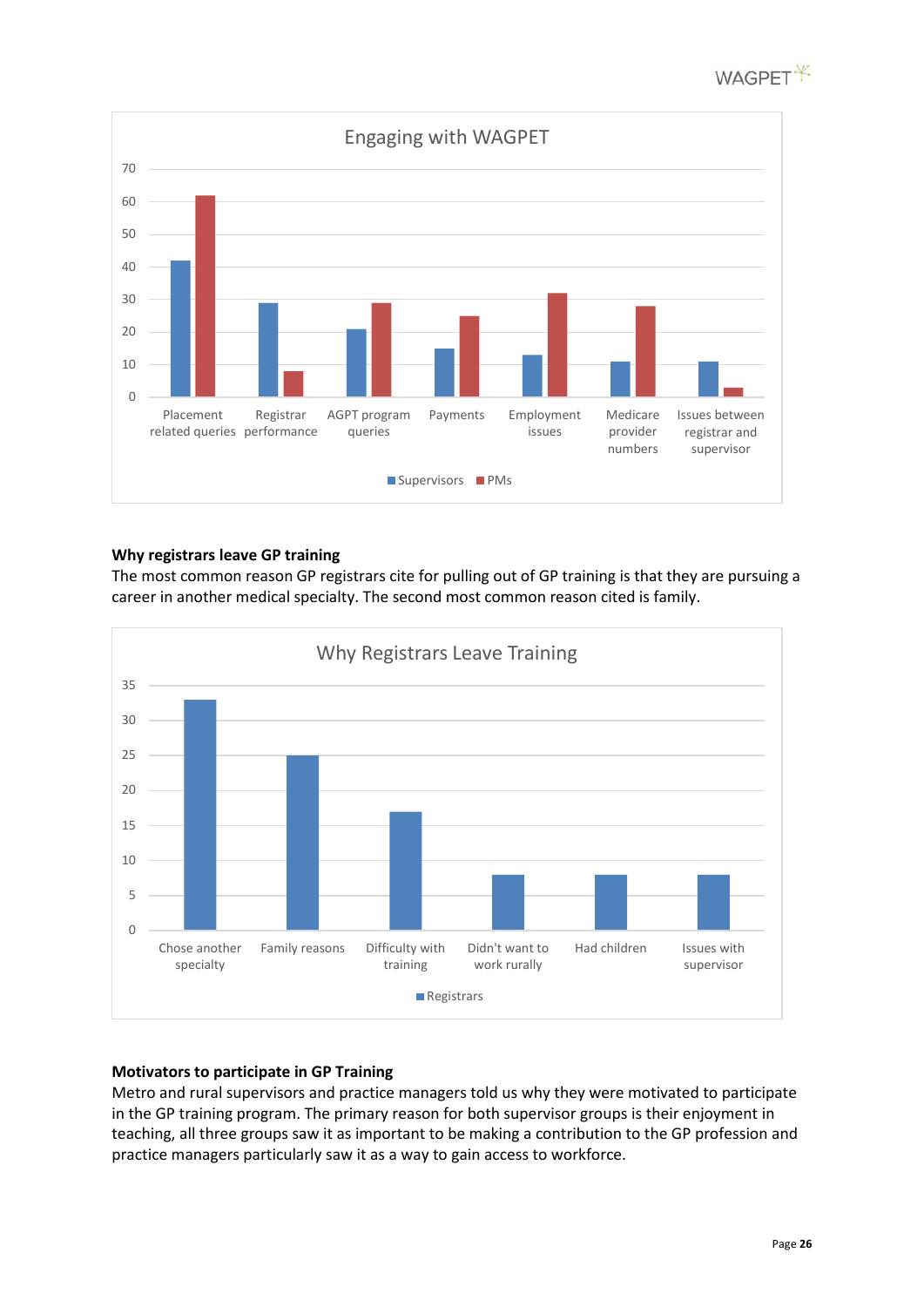



### COMPARING THE ODI DATA

There is no questioning the veracity of the data we have collected throughout this very robust ODI process. The feedback has come directly from the horse's mouth via an independent third party and from a sample size large enough and with enough representation across multiple customer subgroups to ensure the data is highly reliable down to the individual needs level.

The ODI project is also complementing other pieces of work such as the Rural Retention Study which has used a similar methodology where WAGPET has engaged one-to-one with more than 470 fellowed registrars in depth to get a deeper understanding of the motivations for training, working and remaining in a rural location. An academic paper presenting the findings is due to be released which will highlight key statistics such as the probability the WAGPET GP registrars who completed their training in a rural location are 43 times more likely to still be working in a rural location. In taking a much different approach to engaging with our customers in a much more meaningful way than the conventional survey process, WAGPET has taken significant steps forward in our understanding of what is really important and where we need to focus our attention. The importance of this as a responsible corporate citizen cannot be overstated.

There is another very important aspect to knowing your customers this way. If and when we are presented survey data from one of many organisations that are conducting surveys of the GP training community, we can respond with a great deal of confidence on the issues raised as there are many dozens of nuances with every single survey question that are never uncovered within the simplistic nature of the conventional survey.